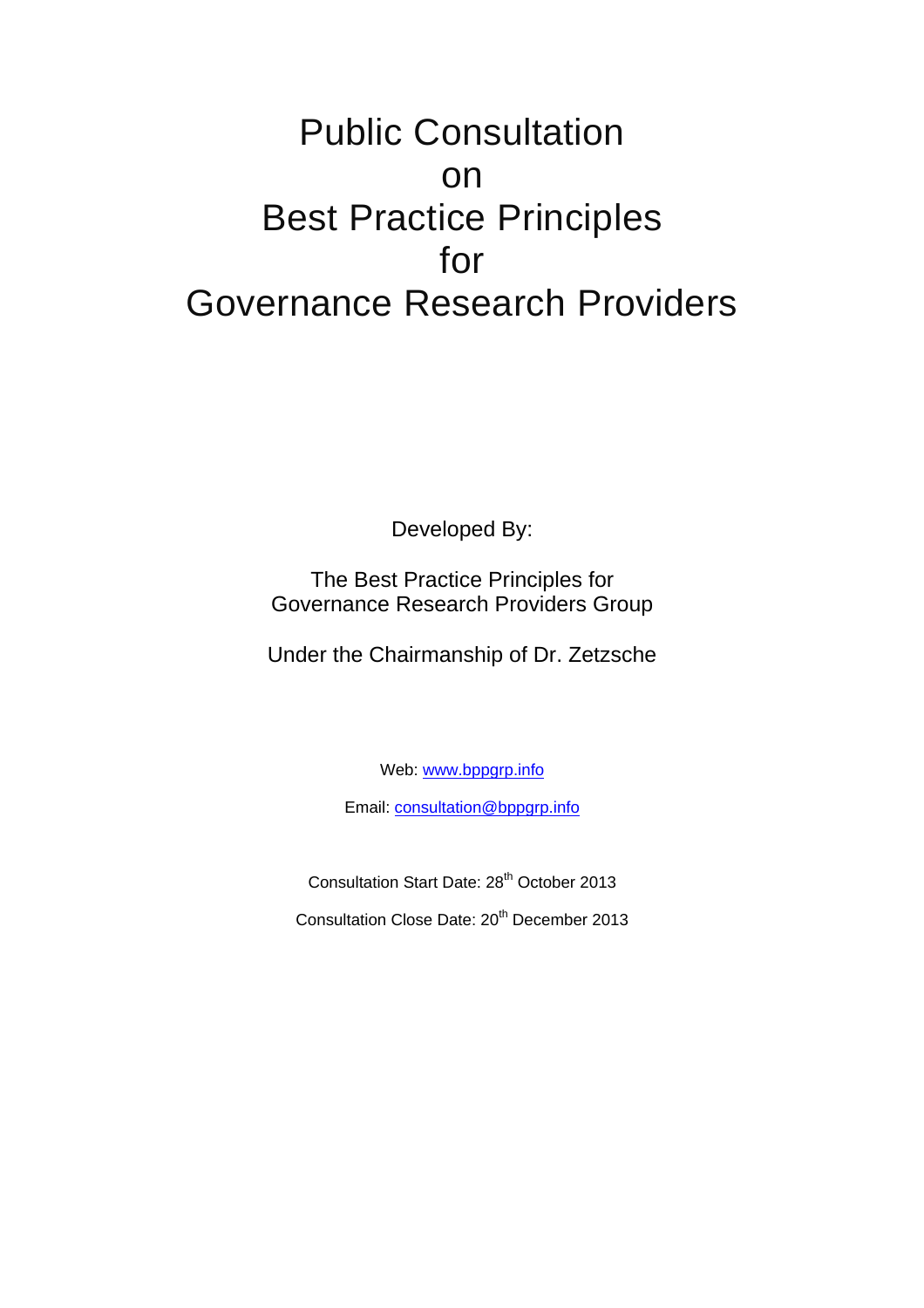## **Contents**

|                                                             | <b>PART ONE: EXECUTIVE SUMMARY</b>               | 3              |  |
|-------------------------------------------------------------|--------------------------------------------------|----------------|--|
| 1.1                                                         | Introduction                                     | 3              |  |
| 1.2                                                         | Background to the Principles                     | 3              |  |
| 1.3                                                         | Aim & Scope of the Public Consultation           | 4              |  |
| 1.4                                                         | How to Respond to the Consultation               | 5              |  |
| <b>PART TWO: THE BEST PRACTICE PRINCIPLES</b><br>6          |                                                  |                |  |
| 1                                                           | <b>BACKGROUND</b>                                | 6              |  |
| 1.1                                                         | Comply or Explain                                | $\overline{7}$ |  |
| 1.2                                                         | Application of the Principles                    | $\overline{7}$ |  |
| $\mathbf{2}$<br><b>INTRODUCTION TO THE PRINCIPLES</b><br>10 |                                                  |                |  |
| 2.1                                                         | Scope & Definitions                              | 10             |  |
| 3                                                           | THE BEST PRACTICE PRINCIPLES                     | 13             |  |
| 4                                                           | <b>SUMMARY OF CONSULTATION QUESTIONS</b>         | 25             |  |
|                                                             | <b>APPENDIX I: CHARTER SIGNATORIES</b><br>27     |                |  |
|                                                             | <b>APPENDIX II: CONSULTATION TIMETABLE</b><br>28 |                |  |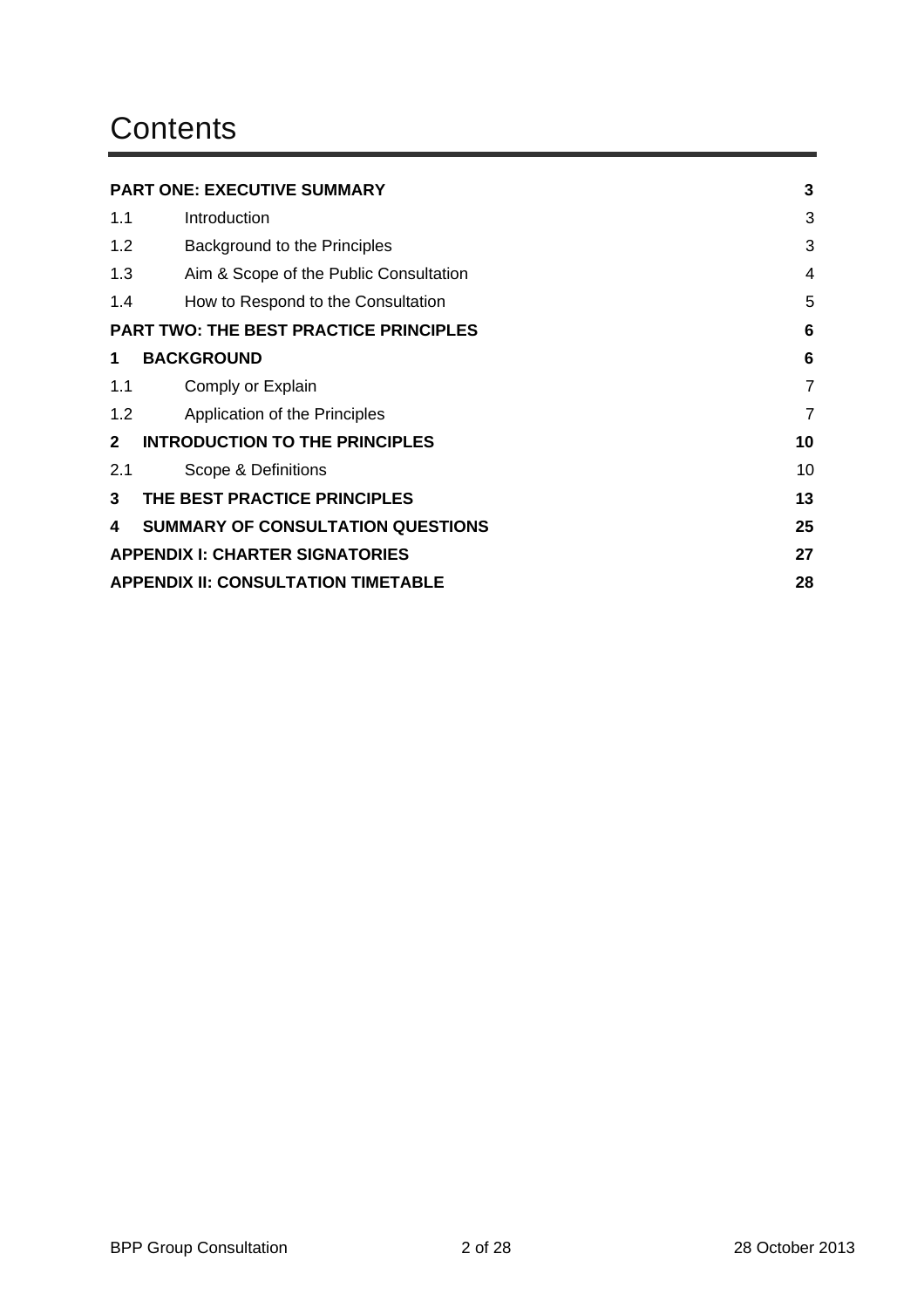## <span id="page-2-0"></span>**Part One: Executive Summary**

## <span id="page-2-1"></span>**1.1 Introduction**

In February 2012, upon conclusion of the European Securities and Markets Authority ("ESMA") consultation regarding the proxy advisory industry in Europe, an industry group formed to develop a set of Best Practice Principles for Governance Research Providers ("Principles").

The Principles (which, in draft form, are the subject of this consultation) are designed to govern, on a comply-or-explain basis:

- The nature and character of governance research services;
- The standards of conduct that underpin those services; and
- How signatories to the Principles interact with other market participants.

They are intended to complement applicable legislation, regulation and other soft-law instruments.

The Drafting Committee of the Principles ("Committee") invites comments on all matters contained in this Consultation Document and, in particular, on the questions raised (a full list of questions can be found on page 25[.\)](#page-24-1) 

#### <span id="page-2-2"></span>**1.2 Background to the Principles**

In March 2012, ESMA launched a consultation on the proxy advisory industry in Europe and the role of the industry in the shareholder voting process. In the *ESMA Final Report and Feedback Statement on the Consultation Regarding the Role of the Proxy Advisory Industry* ("ESMA Final Report"), published 19 February 2013, ESMA concluded that:

"(I)t has not been provided with clear evidence of market failure in relation to how proxy advisors interact with investors and issuers. On this basis, ESMA currently considers that the introduction of binding measures would not be justified. However, based on its analysis and the inputs from market participants, ESMA considers that there are several areas, in particular relating to transparency and disclosure, where a coordinated effort of the proxy advisory industry would foster greater understanding and assurance among other stakeholders in terms of what these can rightfully expect from proxy advisors. Such understanding and assurance will help to keep attention focused where it belongs, namely on how investors and issuers can, from their respective roles foster effective stewardship and robust corporate governance, and ensure efficient markets. Consequently, ESMA considers that the appropriate approach to be taken at this point in time is to encourage the proxy advisory industry to develop its own Code of Conduct.<sup>[1](#page-2-3)</sup>"

 $\overline{a}$ 

<span id="page-2-3"></span><sup>&</sup>lt;sup>1</sup> ESMA recommends EU Code of Conduct for proxy advisor industry: [http://www.esma.europa.eu/content/ESMA-recommends-](http://www.esma.europa.eu/content/ESMA-recommends-EU-Code-Conduct-proxy-advisor-industry)[EU-Code-Conduct-proxy-advisor-industry](http://www.esma.europa.eu/content/ESMA-recommends-EU-Code-Conduct-proxy-advisor-industry) (page 3).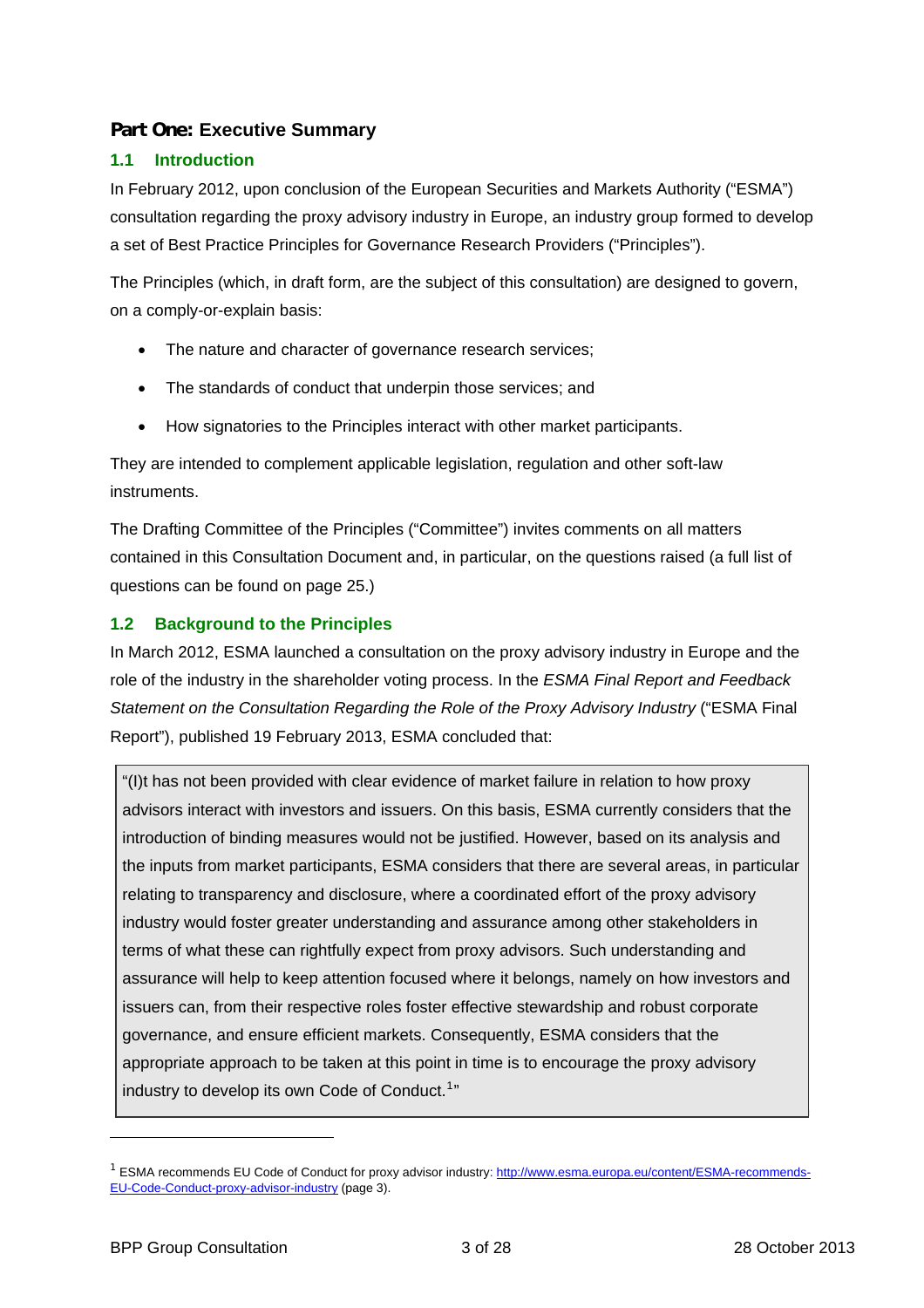In February 2013, the Committee, made up of the following governance research industry members, was formed:

- Glass, Lewis & Co.
- **[Institutional Shareholder Services Inc.](http://www.issgovernance.com/)**
- IVOX GmbH
- **•** Manifest Information Services Ltd
- [PIRC Ltd](http://www.pirc.co.uk/)
- [Proxinvest](http://www.proxinvest.com/)

The Committee is led by an independent chairman, Prof. Dr. Dirk Andreas Zetzsche, LL.M. (Toronto), who is a professor of law and holds the Propter Homines Chair for Banking and Securities Law at the University of Liechtenstein. He is also one of the directors of the Center for Business and Corporate Law at Heinrich Heine University in Düsseldorf.

Prof. Zetzsche was selected by the Committee after a public call for interest and is independent from both the Committee and ESMA. Prof. Zetzsche has no industry affiliations but extensive practical and academic experience with both shareholder voting and institutional investments.

ESMA provides Prof. Zetzsche with logistical support, including granting him a daily allowance of 150 EUR for meetings attended and reimbursing his travel and accommodation costs in connection with meetings. Prof. Zetzsche undertook the role of Committee Chair because of his interest in shareholder stewardship and fostering transparency of the voting process. While the Chair fulfilled an advisory and coordinating function, he did not interfere with the fundamental decisions with regard to the Principles; these decisions were made exclusively by the industry members of the Committee.

Once finalised, the Committee will monitor the impact of the Principles and will review them periodically in order to respond to ongoing feedback from stakeholders and developments that are relevant to the industry. While the Committee has yet to finalise the specifics of the monitoring and review process, the first review will take place in autumn 2014, after which a statement regarding any further developments to the Principles will be issued. The Committee expects to publish the details of the monitoring and review process as part of the launch of the Principles, taking into account feedback by all relevant stakeholders in the course of this consultation.

A Committee member has volunteered to organise the creation and continued administration of an independent website that will serve as a central location for signatories to the Principles. (A copy of this consultation can be found at [http://bppgrp.info](http://bppgrp.info/).)

#### **1.3 Aim & Scope of the Public Consultation**

<span id="page-3-0"></span>In drawing up the Principles, the Committee took into account market feedback to the 2012 ESMA consultation regarding the role of the proxy advisory industry, as well as the analysis and views of ESMA and the ESMA Securities and Markets Stakeholder Group ("SMSG") that were expressed in the ESMA Final Report.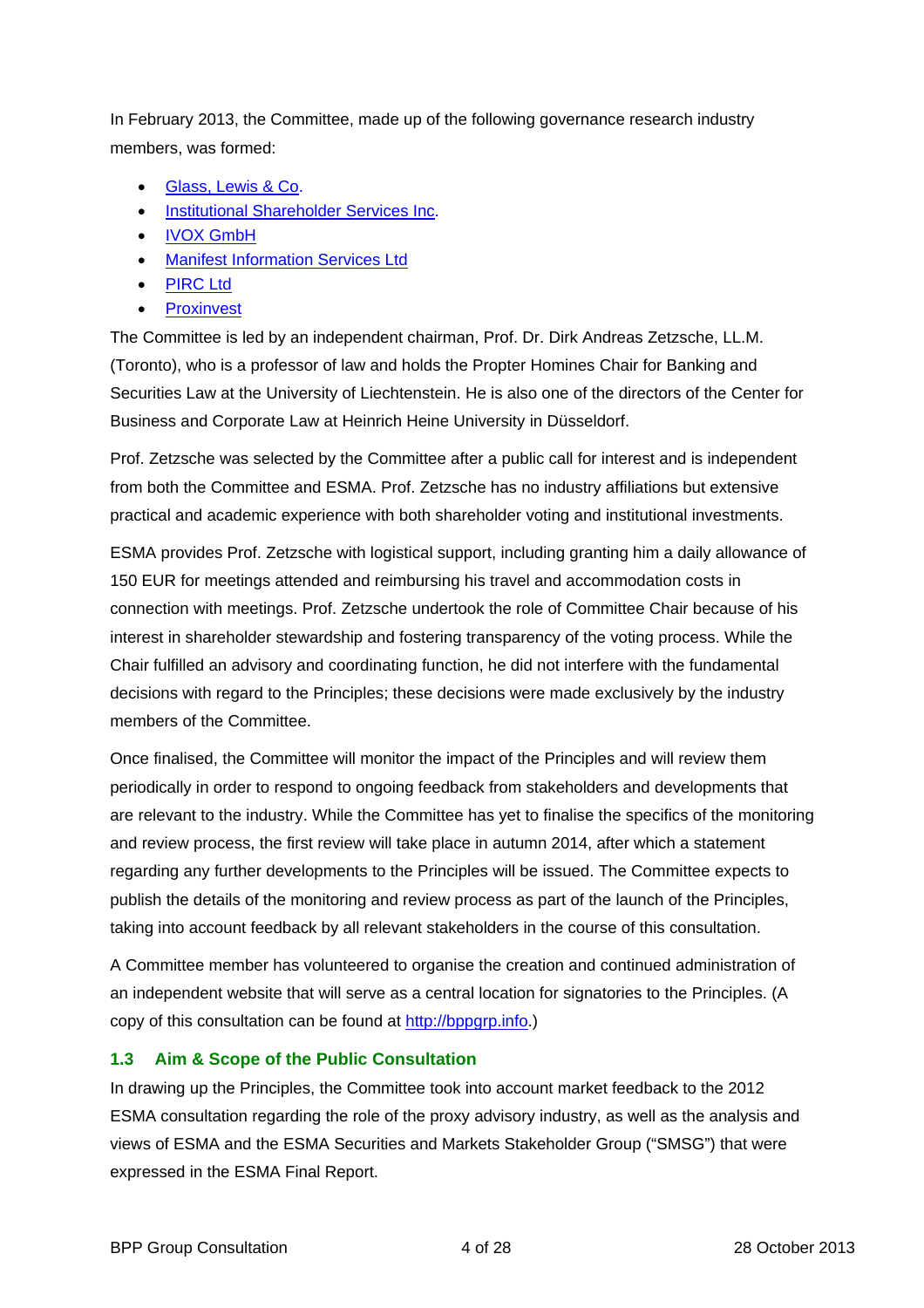To refine the Principles and finalise the process, the Committee is seeking feedback from potential signatories, institutional investors, issuers and other stakeholders on a variety of topics, including:

- Views on the way the Principles aim to improve communication with stakeholders and the public, and means to foster understanding about the way signatories operate and the services they provide;
- Views on the proposed key Principles and related Guidance; and
- Views on the governance of the Principles, the transparency of the process and possible further development of the initiative.

## **1.4 How to Respond to the Consultation**

<span id="page-4-0"></span>The following document features the Principles and related Guidance that were approved on a preliminary basis by Committee members on 18 October 2013.

The Consultation questions to which respondents are invited to answer are presented after each section.

Whenever possible, responses to this consultation should contain specific examples and/or describe possible alternatives the Committee should consider.

Responses should be sent via e-mail to [consultation@bppgrp.info](mailto:consultation@bppgrp.info) by noon (CET) 20 December 2013. It would greatly help the analysis of responses if you could send both PDF and word processor versions of your responses to the consultation.

When providing feedback, please also describe your organisation (e.g. issuer, asset owner, asset manager, etc.) and background.

If you do not wish your response to be made public, please let us know. All other responses will be made available at the Committee's independent website: [http://bppgrp.info](http://bppgrp.info/).

The Committee intends to issue the final Principles in March 2014. Please see Appendix II: Consultation Timetabl[e on page](#page-27-1) 28 [for details.](#page-27-1)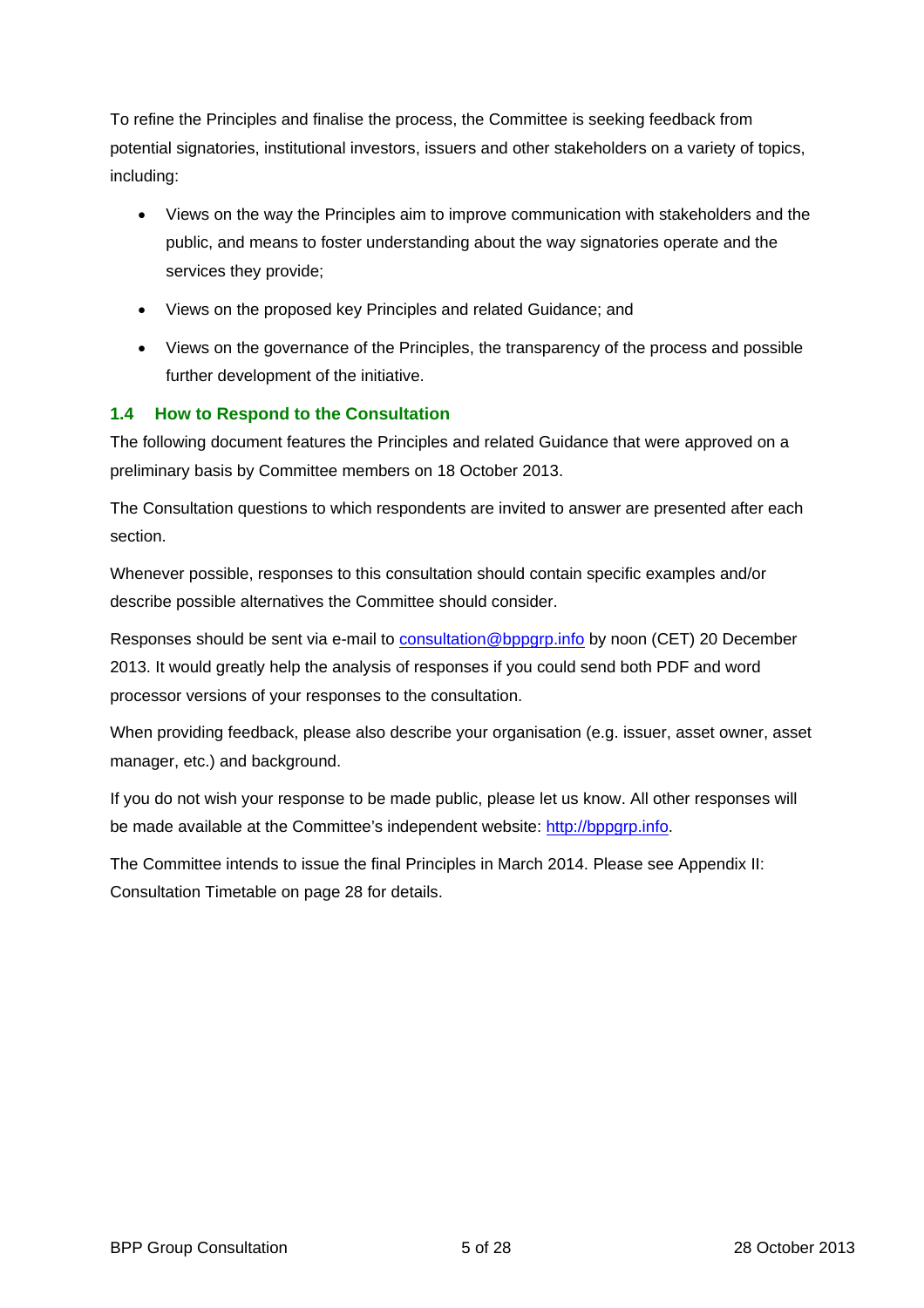## <span id="page-5-0"></span>**Part Two: The Best Practice Principles**

## <span id="page-5-1"></span>**1 Background**

The charter signatories (see Appendix 1) of the Best Practice Principles for Governance Research Providers ("Principles") have prepared and adopted the following Principles in relation to activities associated with the provision of shareholder voting and analytical services.

In addition to promoting the integrity and efficiency of processes and controls related to the provision of such services, the Principles are intended to foster greater understanding of the role of governance research providers in the voting decisions made by institutional investors (i.e., asset owners and fund managers).

The Principles were developed by the Drafting Committee ("Committee"), which participated in a series of meetings under the guidance and independent chairmanship of Prof. Dr. Dirk Andreas Zetzsche, LL.M. (Toronto), Propter Homines Chair for Banking and Securities La[w, University of Liechtenstein](http://www.uni.li/tabid/1826/default.aspx)  [\(Principality of Liechtenstein\), and Director of the Center for Business & Corporate Law, Faculty of Law,](http://www.uni.li/tabid/1826/default.aspx)  [University of Duesseldorf \(Germany\).](http://www.uni.li/tabid/1826/default.aspx) 

New signatories beyond the Committee are encouraged to adopt the Principles.

In developing the Principles, signatories have drawn on a number of publicly available sources, including but not limited to:

- **ESMA Final Report** and Feedback Statement on the [Consultation Regarding the Role of](http://www.esma.europa.eu/system/files/2013-84.pdf) the [Proxy Advisory Industry](http://www.esma.europa.eu/system/files/2013-84.pdf) (19 February 2013)
- **Investor Codes**
	- $\rightarrow$  AFG: Recommendations de l'Association Française de Gestion (FR)
	- $\rightarrow$  BVI: Bundesverband Investment and Asset Management Rules of Good Conduct (DE)
	- $\rightarrow$  Code for Responsible Investing in South Africa ("CRISA") (ZA)
	- $\rightarrow$  EFAMA: European Fund and Asset Management Association Code for External Governance (EU)
	- $\rightarrow$  Eumedion: Eumedion Best Practices for Engaged Ownership (NL)
	- $\rightarrow$  FRC: The UK Stewardship Code (September 2012), published by the Financial Reporting Council (UK)
	- $\rightarrow$  ICGN: International Corporate Governance Network Statement of Principles on Institutional Shareholder Responsibilities (Global)
	- $\rightarrow$  Lignes Directrices pour les Investisseurs Institutionnels (Economiesuisse and other Swiss organizations) (CH)
	- $\rightarrow$  OECD: Organisation for Economic and Co-operation and Development Principles of Corporate Governance (Global)
	- $\rightarrow$  PRI: Principles for Responsible Investment (Global)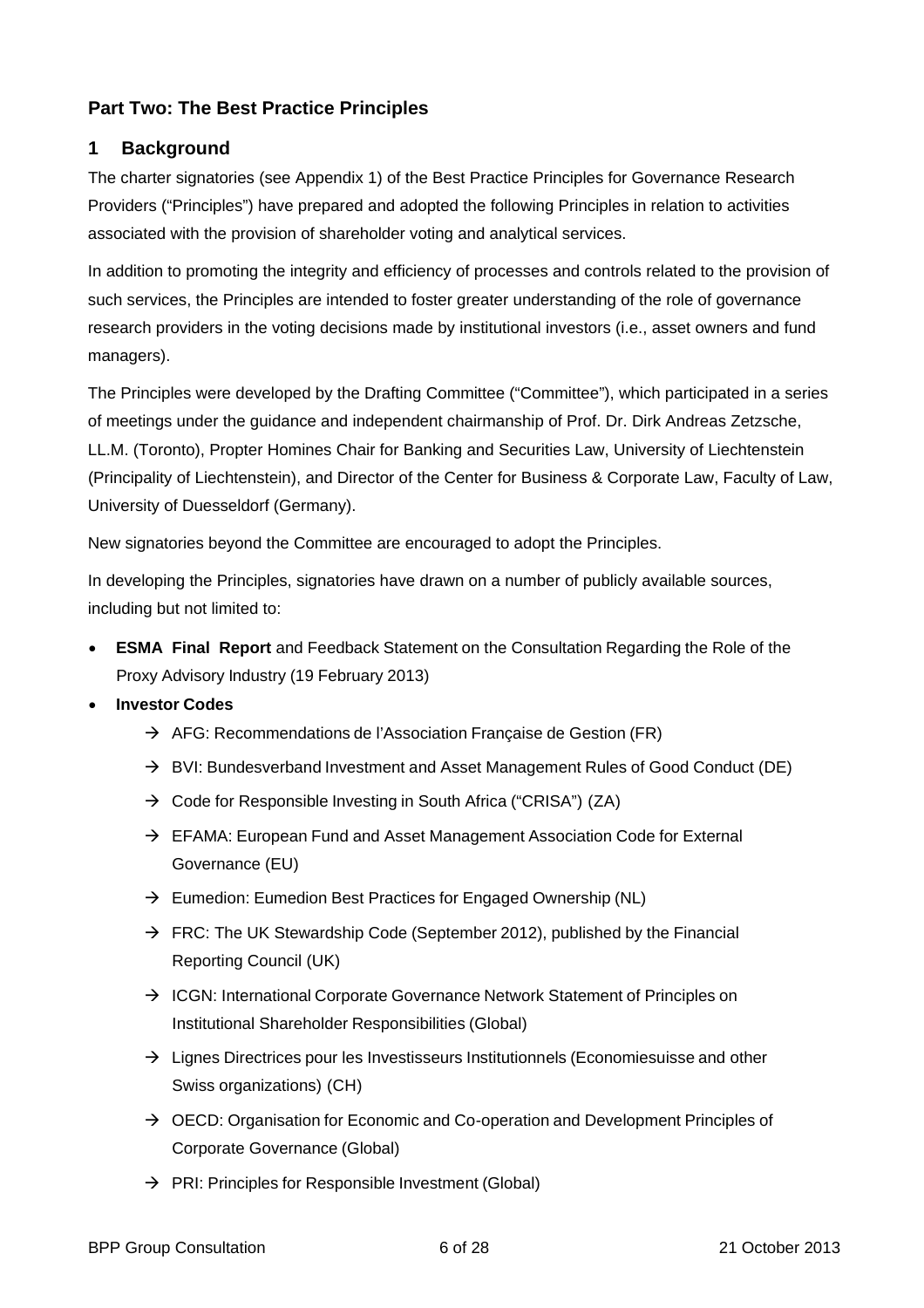#### **Financial Markets Participants**

- $\rightarrow$  AMF : Recommendation No 2011-06 of 18 March 2011 in respect of proxy voting agencies issued by the Autorités des Marchés Financiers (FR)
- $\rightarrow$  CFA: Code of Ethics and Standards of Professional Conduct and Research Objectivity Standards (Global)
- $\rightarrow$  IIA: Institute of Internal Auditors' International Standards for the Professional Practice of Internal Auditing (Standards) 1300 Series Regarding Quality Assurance and Improvement Programs (Global)

#### <span id="page-6-0"></span>**1.1 Comply or Explain**

Not all governance research providers offer the same services in the same way. For this reason, the Principles are constructed on a "comply-or-explain" framework. This will enable each signatory to explain how the Principles relate to their specific circumstances and business model.

Regardless of a signatory's business model, it is expected that explanations for deviation from the Principles and the related Guidance should be comprehensible, relevant and detailed. They should be substantiated and adapted to the signatory's particular situation and should convincingly indicate why a specific aspect justifies an exemption. The explanations provided should state alternative measures that have been taken, if applicable. If a signatory intends to comply at a later stage with a measure from which it has provisionally deviated, it should state when this temporary situation will come to an end.

#### <span id="page-6-1"></span>**1.2 Application of the Principles**

In the first instance, signatories to the Principles should publish a link to their Statement of Compliance with the Governance Research Principles ("Statement of Compliance"), via the Committee's independent website [http://bppgrp.info.](http://bppgrp.info/)

If they so choose, signatories may wish to issue their statements via other publicly accessible sources. For example, ESMA has agreed to maintain a voluntary list of signatories to the Principles on its website together with a link to the independent Best Practice Principles Group website.

The Statement of Compliance should:

- Describe in a meaningful way how signatories apply the Principles and related Guidance;
- Disclose any specific information suggested in the supporting Guidance; and
- Where any of the Principles have not been applied or relevant information has not been disclosed, provide a reasoned explanation as to why.

Signatories are encouraged to review their Statement of Compliance from time to time (at least annually) and update it as appropriate to reflect current practice or material changes.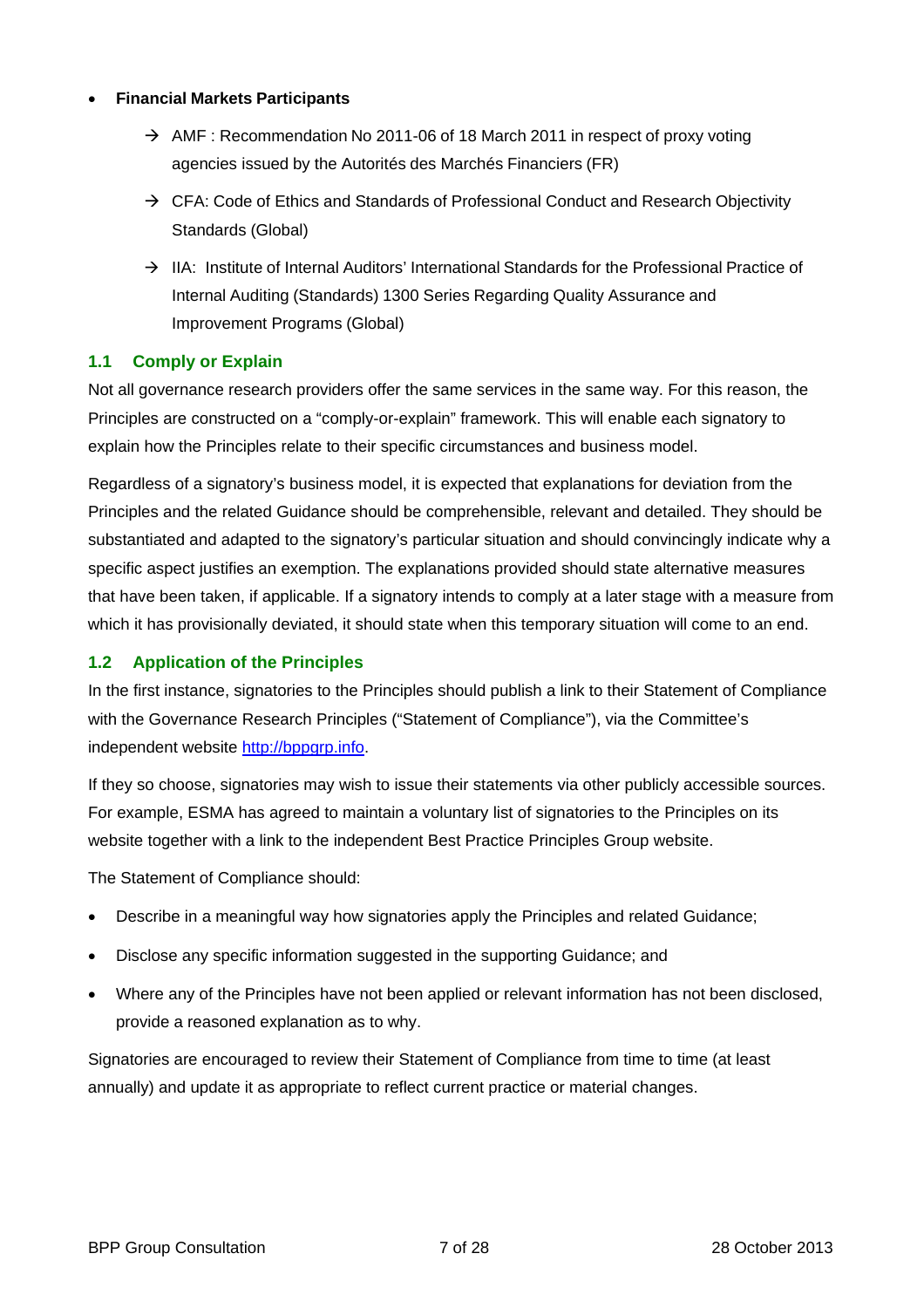## **Consultation Questions - Background to The Principles**

In February 2013, the members of the Committee announced their support of ESMA's recommendation to develop a set of best practice principles for the industry and launched a process for collaborating on the development of the Principles, with the administrative support of ESMA.

Since announcing the initiative, the Committee met in March (Milan), April (Paris), July (Frankfurt), August (London), September (via conference calls and in person in Paris) and in October (via conference calls and in person in London) and has scheduled a February session in Frankfurt to finalise the Principles in advance of the official launch scheduled for March in Brussels.

In drafting the Principles, the Committee considered each of ESMA's and the SMSG's conclusions and suggestions in terms of content and practicability. Where conclusions and suggestions were inconsistent with actual industry practice, the Committee carefully reviewed alternatives in light of the two key rationales of the ESMA Final Report: enhance transparency and reduce the impact of conflicts of interest on stakeholders.

In October, the Committee invited a number of additional potential signatories to a meeting in London for a discussion of a draft version of the Principles. The Consultation Document reflects feedback and suggestions made at the October meeting, if they were widely supported by the expanded group. (Feedback from the October meeting is not reflected in this version of the Principles and will be considered as part of the wider Consultation review.) The Committee acknowledges that certain provisions of the Principles were hotly debated among the Committee members and/or potential signatories.

- 1. What are your views about the Principles development process?
- 2. Respondents are welcome to express their expectations regarding the review and monitoring of the Principles. As the ongoing governance of the Principles has yet to be determined, the Committee particularly welcomes suggestions by stakeholders as to how a representative feedback mechanism can be implemented.

#### **Consultation Questions - Comply or Explain**

The Principles are intended to operate on a "comply-or-explain" basis. This approach is inspired by other successful best practice codes and is considered to be the best option to ensure the effectiveness of the Principles.

- 3. Please share your views on the practicality of a comply-or-explain approach to the Principles.
- 4. Could the effectiveness of the Principles be further enhanced? Please elaborate and provide specific examples and/or suggestions.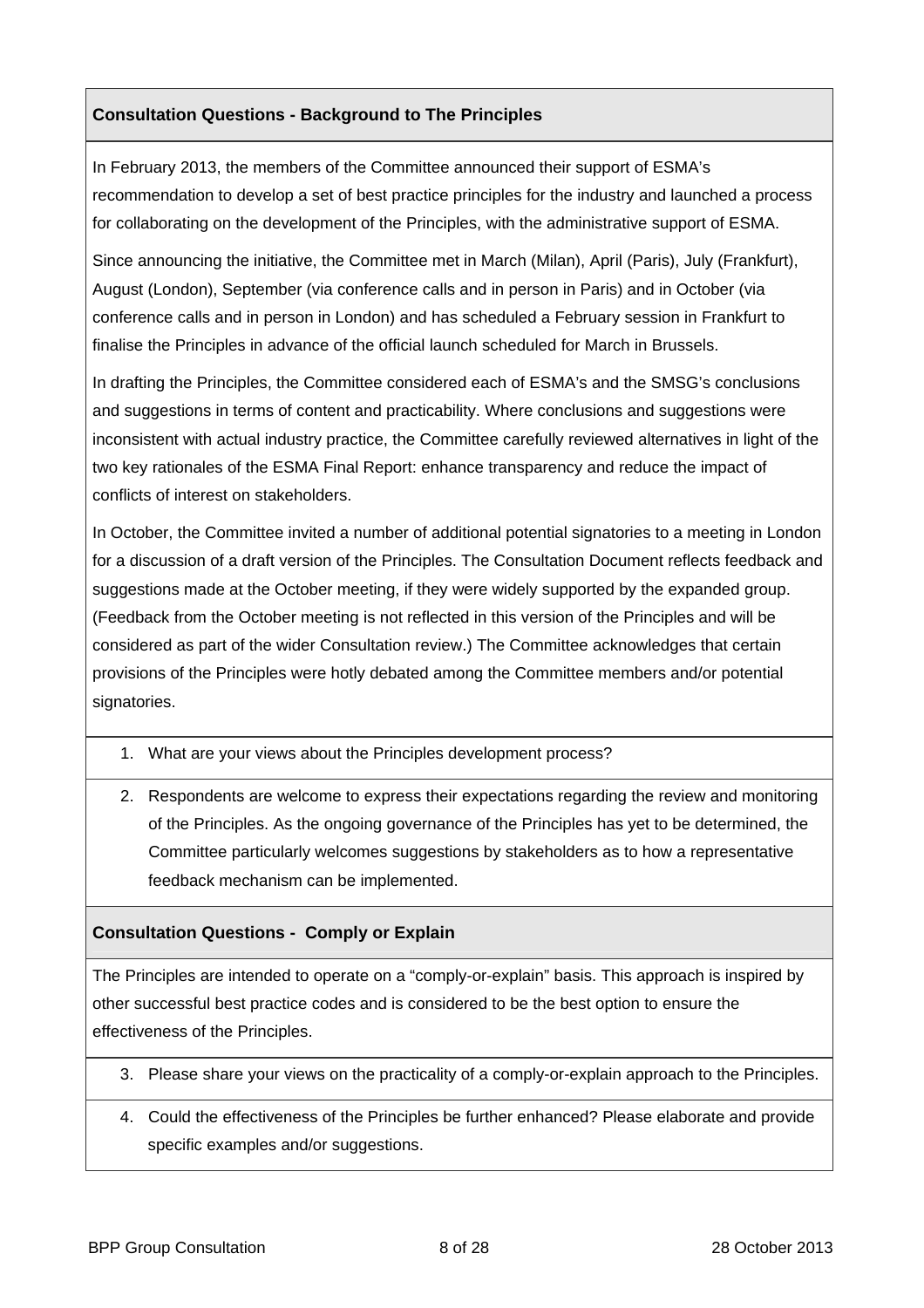## **Consultation Questions - Application of the Principles**

The Committee recognises that potential signatories have different business models and approaches to service provision, i.e. they are not "One Size Fits All". The comply-or-explain approach is therefore viewed as the most appropriate tool to enable the industry to enhance transparency and understanding of their individual approaches without imposing standards that may not be relevant to their given model.

The form and substance of disclosures are fundamental to the effectiveness of the comply-or-explain model and will enhance the visibility of the initiative. To that end, signatories should publish their Statement of Compliance on the Committee's independent website.

- 5. Do you believe the Principles and/or supporting Guidance conflict with obligations under legislation or other best practice principles? If yes, please elaborate and provide specific examples and/or suggestions.
- 6. Please share your views on the procedures for registering as a signatory, describing and disclosing how Principles and related Guidance are being applied, and for disclosing the Statement of Compliance.
- 7. What should the regional scope of the Principles be, in terms of signatories and services provided? For example, do you think that the Principles should be global?
- 8. For additional potential signatories only: Are there factors that generally would keep you from becoming a signatory to the Principles? If yes, please elaborate and provide specific examples and/or suggestions.
- 9. For additional potential signatories only: What are your views on the Guidance for subscription, adoption and ongoing compliance from an organisational point of view? Do you think the ongoing management of the Principles could be improved? If yes, please elaborate and provide specific examples and/or suggestions.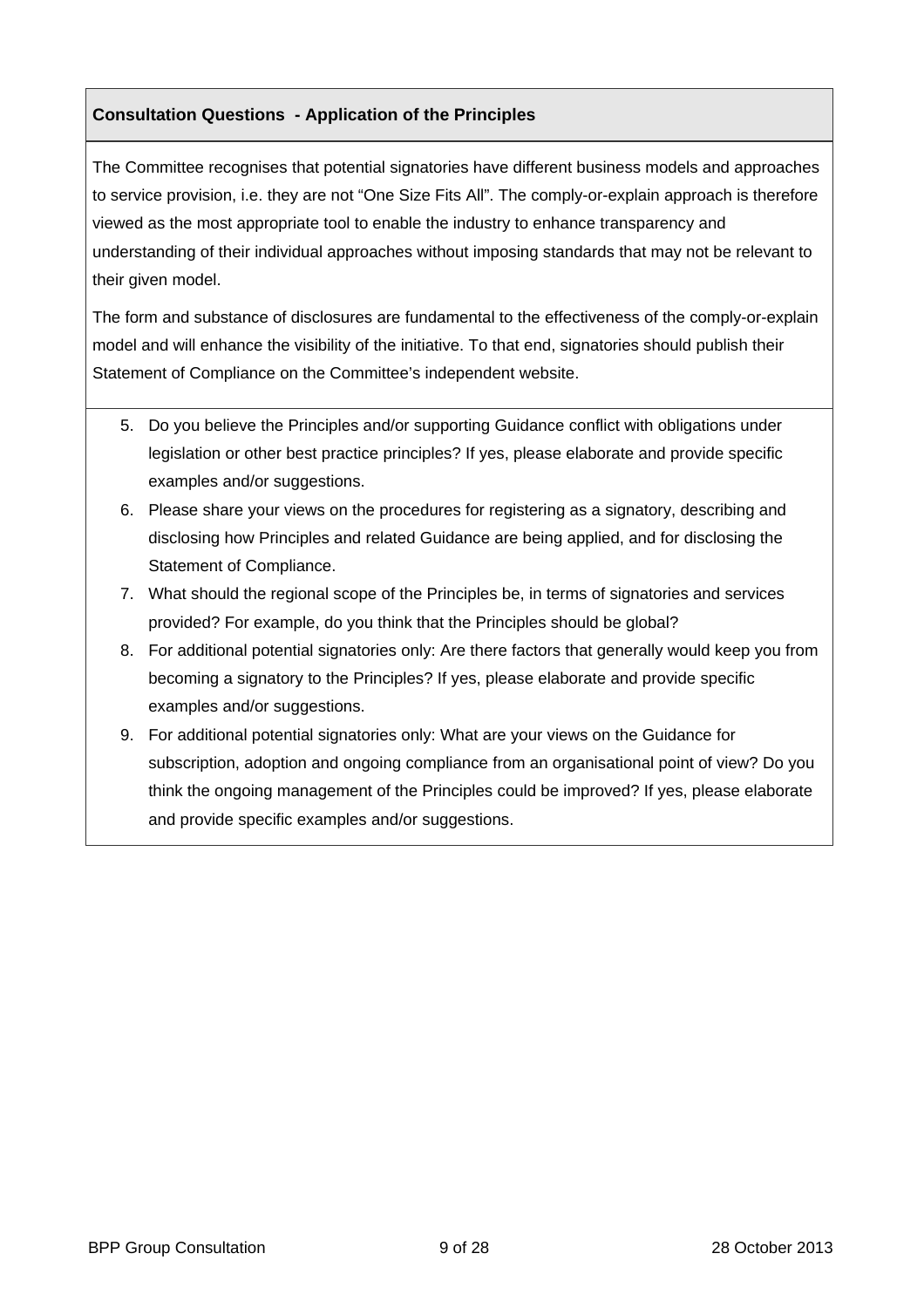## <span id="page-9-0"></span>**2 Introduction to the Principles**

Investors have a number of important ownership rights, one of which is the right to vote at shareholder meetings. Voting is a key right of asset owners, whose effective discharge is a fiduciary responsibility.

As with many other parts of the investment process, investors need access to information and administration tools that support them in the discharge of their responsibilities.

Signatories provide a range of professional services designed to assist institutional investors in the discharge of their rights and responsibilities. The Principles set forth here govern signatories' conduct in discharging their responsibilities toward clients.

These Principles have been developed with the following considerations in mind:

- The services are an efficient way of managing the logistical complexities associated with analysing and interpreting corporate disclosures, as well as ensuring and managing the operational aspects of shareholder voting;
- Clients may use one or more services that support and complement their own in-house research activities;
- Clients may, themselves, be subject to a variety of rules and regulations in relation to asset ownership and oversight;
- Signatories' underlying clients are responsible for their own compliance procedures;
- Signatories operate within the framework provided by applicable law, including those governing company law, contract law and client confidentiality, as well as securities laws associated with market abuse and insider trading; and,
- Nothing in these Principles is a substitute for adherence to relevant laws and market regulations.

Irrespective of the type of services used to support ownership and voting activities, the ultimate responsibility to monitor investments and make voting decisions lies with institutional investors; use of third-party services (such as those provided by signatories) does not shift this responsibility, unless the third party assumes additional authorities from the client.

Stakeholders wishing to understand how an institutional investor discharges its stewardship or ownership responsibilities should consult relevant disclosures of the organisation to understand its approach.

#### <span id="page-9-1"></span>**2.1 Scope & Definitions**

To better understand the relevance and application of the Principles, it is important to understand the different types of services the signatories provide.

The key objective of the signatories is to support institutional investors in the exercise of their ownership rights and responsibilities through the provision of value-added services. These services may include one or more of the following, which may or may not be provided on a commercial basis: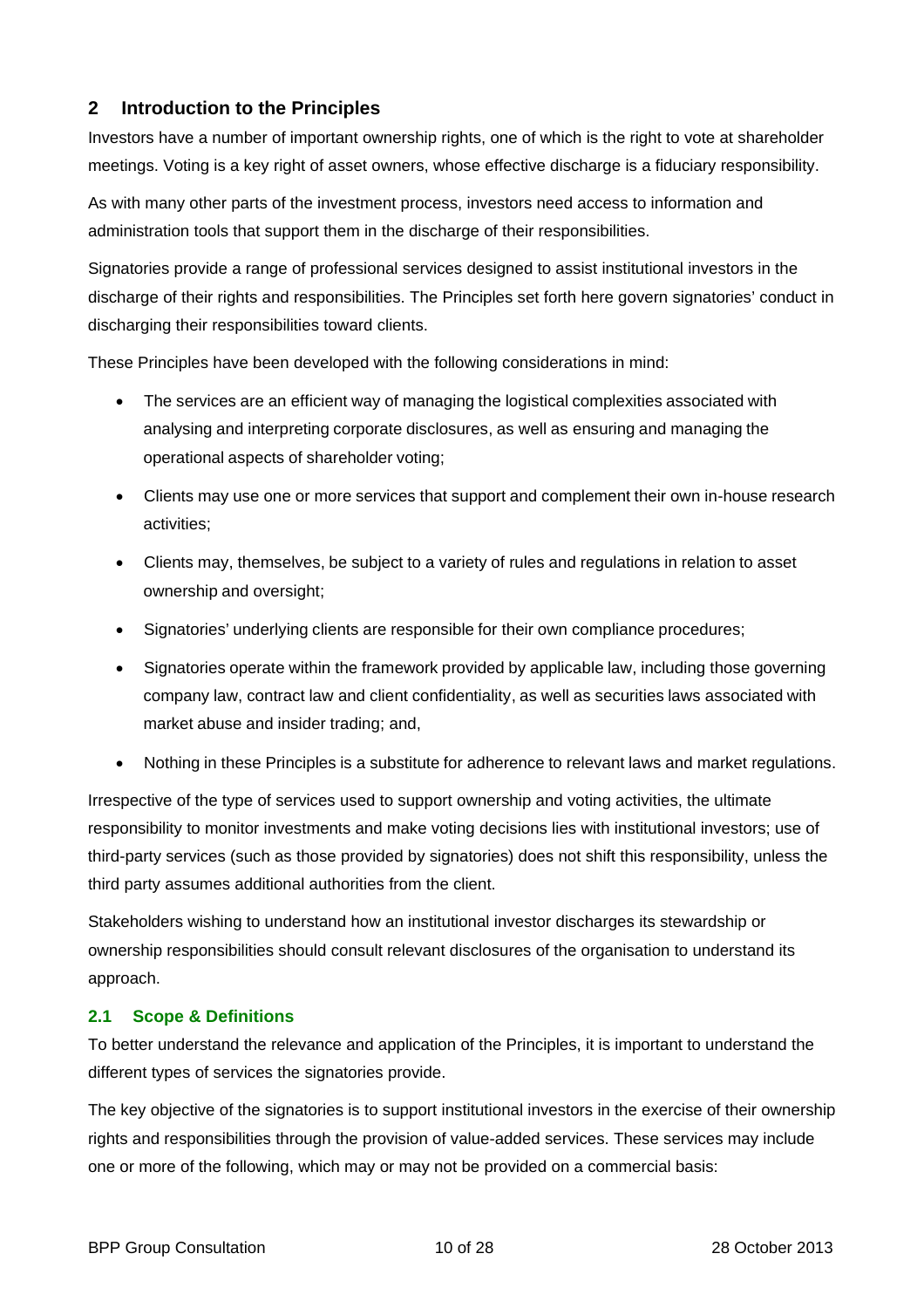#### **2.1.1 Governance Research Services**

Governance research services comprise services provided on a regular basis as an intellectual contribution to the company-specific, proxy vote-decision and engagement activities of institutional investors.

Governance research services can be varied and may exhibit one or more of the following characteristics:

- Alerts, bulletins and newsletters
- Company-specific advice/opinions
- Data and analysis
- Policy guidance
- Ratings
- Voting recommendations

Depending on the services subscribed to, the services may yield different results for different clients. This is because governance and ownership policies and preferences will vary from organisation to organisation.

Unless otherwise stated or disclosed, in developing governance research services, signatories are not acting on behalf of a particular shareholder or group of shareholders that is trying to influence how other shareholders vote, nor are they acting on behalf of an issuer that is trying to secure votes from its shareholders.

## **2.1.2 Additional Services**

In addition to governance research services, signatories may provide additional services, such as vote agency and/or engagement and governance overlay services.

"Vote agency" is defined as the provision of proxy vote execution services, whereby the voting agent is responsible for some or all of the logistical and operational activities associated with transmitting instructions from the institutional investor to the company meeting, as well as record-keeping and reporting activities. Votes may be transmitted to the meeting directly (including personal attendance) or through a chain of operational intermediaries, depending on regulatory or market specificities in each relevant jurisdiction.

"Engagement and governance overlay services" are defined as undertaking contact and engagement with issuers on behalf of investors with a view to asking the company in question to amend aspects of its governance.

Vote agency, engagement and governance overlay services providers often provide governance research services. Where this is the case, the provision of these Principles apply to the governance research services they offer, either on a standalone basis or in conjunction with other services.

The particularities of vote agency and engagement services are not addressed by these Principles.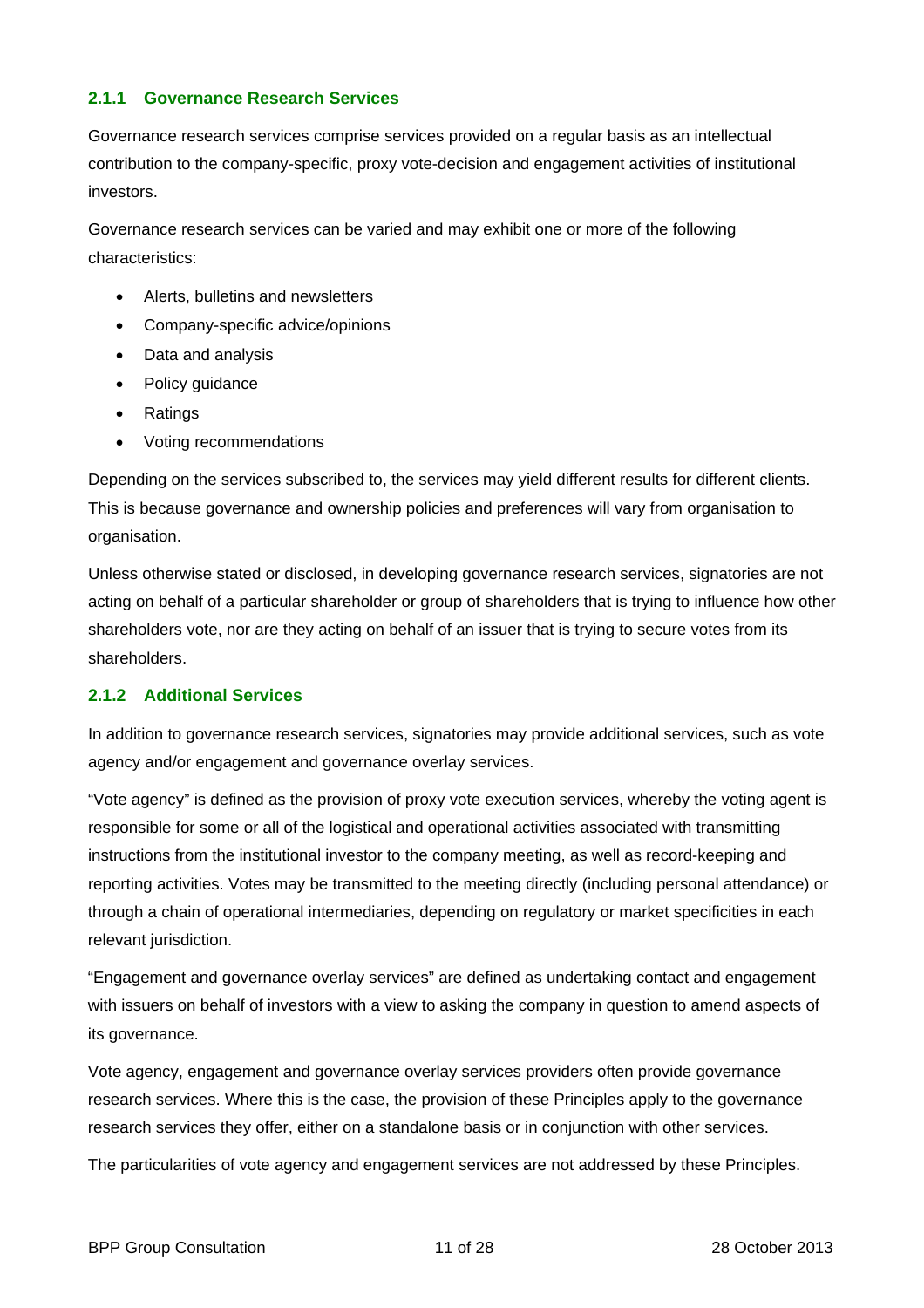#### **Consultation Questions – Scope & Definitions**

The scope of the governance research industry, and hence the list of potential signatories, can only be determined by a clear definition of the services provided to investors. In its feedback statement, ESMA does not provide such a definition. According to the SMSG, the Principles should apply to "all parties that engage on a professional basis in proxy advice $^{n_2}$  $^{n_2}$  $^{n_2}$ 

A review of the services provided by different members of the industry revealed a wide variety of types of services. In fact, some industry members do not provide "advice<sup>[3](#page-11-1)</sup>" on how to exercise voting rights but rather provide governance research and guidance to help investors form their own voting decisions.

The Committee believes the distinction between the defining activities of "governance research" and other related governance services best reflects what (potential) signatories offer on a regular basis. This approach was taken in light of the SMSG's clear distinction between agency services and "proxy advice"[4](#page-11-2) .

The Principles relate only to the development and provision of "governance research services," as defined in 2.1 [on page](#page-9-1) 1[0. It is up to the individual service provider to determine if what it does](#page-9-1)  [qualifies as governance research and, as such, should be subject to the Principles.](#page-9-1) 

In addition to governance research services, signatories may provide additional services, such as vote agency services and/or engagement and governance overlay services. Those services are likely to be governed by additional legal requirements imposed by the company and securities laws of relevant markets, most of which are not fully harmonised. Since the Principles do not seek to override existing legislation, neither at the EU Member States' or global markets' level, the Principles are silent on these matters. The Committee and the Principles may evolve over time to encompass other such activities related to governance research.

Given that the responsibility for the vote decision lies with the shareholder or its investment manager, the Committee has not included any Principles or Guidance that would impose standards of conduct on investors, for example any obligation on the part of investors to review governance research before voting. These requirements concern the investor's duty of care or conduct of business as established by legislation governing institutional investors and as such are beyond the scope of these Principles.

- 10. Do you agree with the definition of "governance research services"? Is the scope of the definition adequate? If not, please elaborate and provide specific suggestions.
- 11. Are the definitions of "vote agency services" and "engagement and governance overlay services" and their distinction from "governance research services" sufficiently clear and accurate? If not, please elaborate.
- 12. Do you agree that the Principles should not impose standards of conduct on investors? If not, please explain why.

 $\overline{a}$ 

<span id="page-11-0"></span><sup>&</sup>lt;sup>2</sup> See [ESMA Final Report,](http://www.esma.europa.eu/content/ESMA-recommends-EU-Code-Conduct-proxy-advisor-industry) p. 34.

<span id="page-11-1"></span><sup>&</sup>lt;sup>3</sup> The legal definition of "Advice" varies from market to market. Advice may be regarded by some as "telling" or directing clients what to do, others consider advice as "informing". A Tilba and T McNulty, "Engaged versus disengaged ownership: the case of pension funds in the UK" (2013) 21(2) *Corporate Governance: An International Review* 165 at 173.

<span id="page-11-2"></span><sup>4</sup> See [ESMA Final Report,](http://www.esma.europa.eu/content/ESMA-recommends-EU-Code-Conduct-proxy-advisor-industry) p. 30.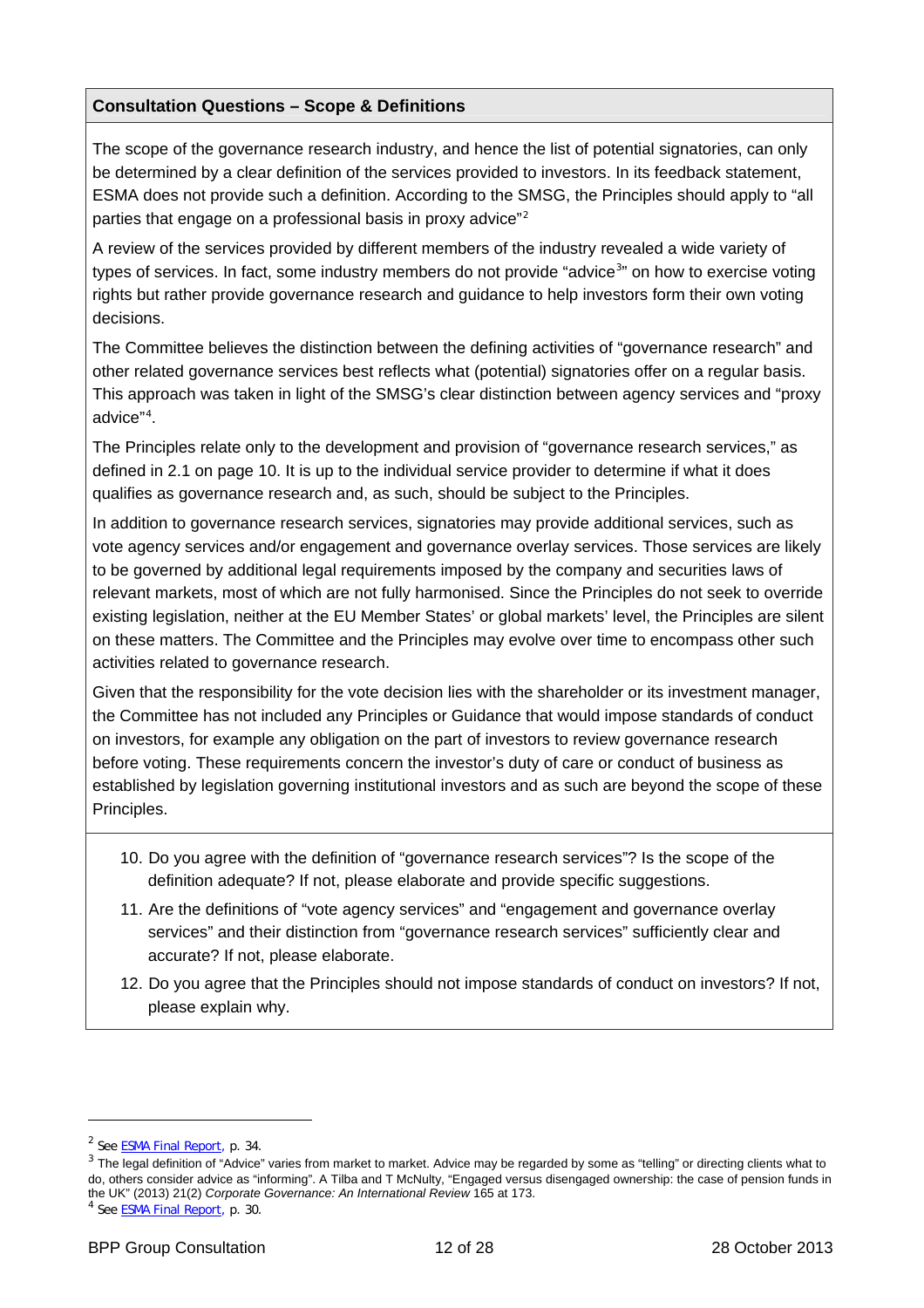## <span id="page-12-0"></span>**3 The Best Practice Principles**

#### **Principle One: Service Quality**

Signatories aim to offer services that are delivered in accordance with agreed client specifications.

Signatories should have and publicly disclose a research policy and, if applicable, "house" voting guidelines.

#### **Principle Two: Conflicts Of Interest Management**

Signatories should have and publicly disclose a conflicts-of-interest policy that details their procedures for addressing potential or actual conflicts of interest that may arise in connection with the provisions of services.

#### **Principle Three: Communications Policy**

Signatories should have and publicly disclose their policy (or policies) for communication with issuers, shareholder proponents, other stakeholders, media and the public.

The Principles are, in turn, supported by Guidance that explains the background and relevance of the Principles.

Unless otherwise stated, all policies should be disclosed on the signatory's website or made available on request.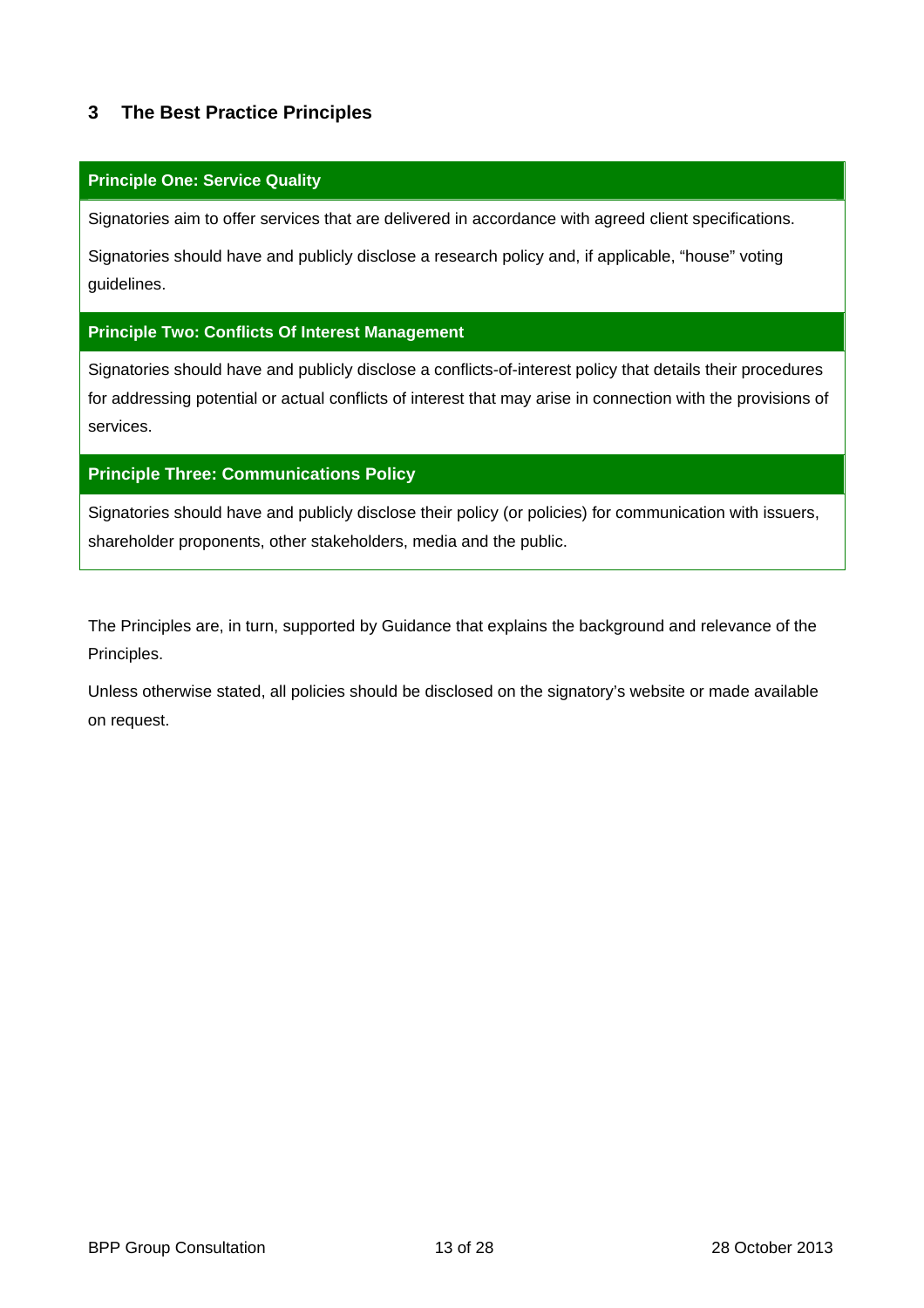#### **Principle One: Service Quality**

Signatories aim to offer services that are delivered in accordance with agreed client specifications.

Signatories should have and publicly disclose a research policy and, if applicable, "house" voting guidelines.

#### **Guidance**

Governance research and analysis should be relevant, accurate and reviewed by appropriate personnel prior to publication. Signatories should be able to demonstrate that their reports, analyses, guidance and/or recommendations are prepared to a standard that can be substantiated as reasonable and adequate.

Signatories should explain how they organise activities to ensure their research is developed in accordance with stated research policy, methodologies and, if applicable, voting guidelines; in addition, they should describe what reasonable efforts they make to ensure their research is independent and free from inappropriate bias or undue influence.

Institutional investors may assess investee companies' governance arrangements and make voting decisions based on their own view or "custom" voting policy. In this case, they may contract with a signatory to receive governance research based on their own voting guidelines. Alternatively, investors may subscribe to governance research services developed based on a signatory's proprietary or "house" voting guidelines and subsequently decide on the extent to which they incorporate that research in their own assessment and decisions.

#### **Responsibilities to Clients**

A signatory's primary responsibility is to provide services to clients in accordance with agreed specifications.

#### **Research Policy**

Signatories should have and disclose a written research policy that outlines:

- The general approach that leads to the generation of research;
- The extent to which local conditions and customs are taken into account;
- The extent to which custom or house voting guidelines may be applied; and
- The systems and controls they deploy to reasonably ensure the reliability of the use of information in the research process, and the limitations thereof.

A signatory's research policy does not need to disclose any information which could harm the signatory's legitimate business interests, including, but not limited to, intellectual property.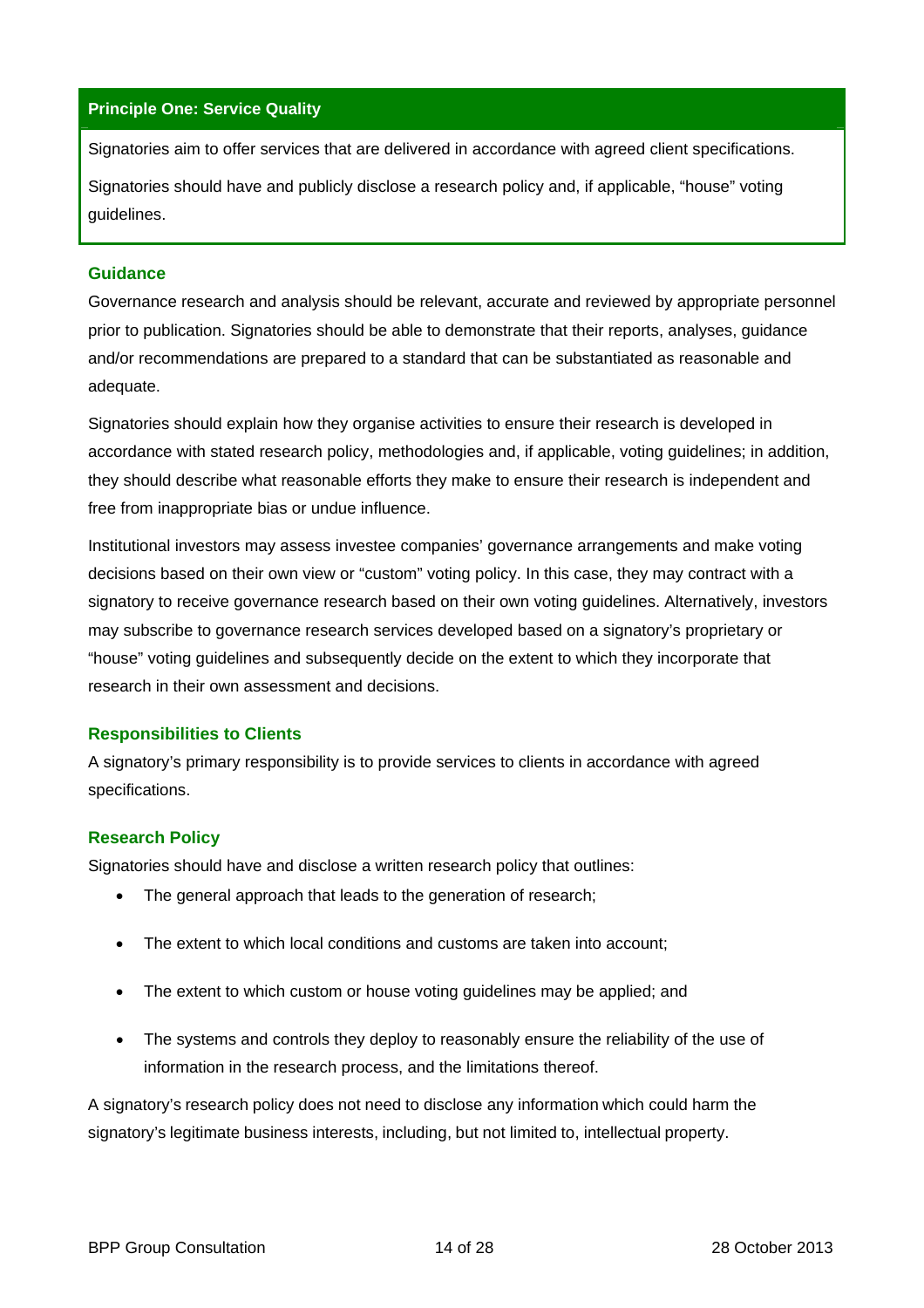#### **Voting Guidelines**

Signatories may elect to provide governance research services that are developed based on a set of house voting guidelines. The voting guidelines typically provide a reference framework against which to assess governance arrangements and general meeting resolutions.

Signatories should disclose whether they have developed house voting guidelines. If so, they should disclose the guidelines, including, but not limited to, the extent to which local guidelines and standards are used (if at all).

Each signatory will have its own approach to house voting guideline development and review, which may include one or more of the following approaches:

- 
- 
- One-on-one/face-to-face discussions Group discussions/webinars
- 
- Client review **Academic literature review Academic literature review**
- Public consultations **COV COVID-10** Cuideline exposure drafts
	-
- Expert/regulatory body reports **•** Discussion at industry conferences

Signatories should explain how their voting guidelines are developed and whether and how they incorporate feedback into the voting guidelines development process.

Signatories are not responsible for disclosing client research policies or voting guidelines and may have contractual obligations that preclude them from discussing any aspect of their client relationships, voting guidelines or intentions.

#### **Research Methodologies**

In addition to a research policy and house voting guidelines, signatories may also develop research methodologies. Research methodologies provide a detailed framework on how to assess governance arrangements and general meeting resolutions in each specific instance.

Signatories should make their research methodologies available to clients. In making such disclosure, research methodologies do not need to contain information which could harm the signatory's legitimate business interests, including, but not limited to, intellectual property.

#### **Quality of Research**

Signatories should have systems and controls in place to reasonably ensure the reliability of the information used in the research process to the extent possible, bearing in mind they cannot be responsible for disclosures published by issuers or shareholder resolution proponents that are the subject of their research.

Signatories should maintain records of the sources of data used for the provision of services to clients (to the extent legally or contractually possible).

Signatories should, where this is proportionate to their size, implement organisational features to achieve adequate verification or double-checking of the quality of research that is provided. These may include: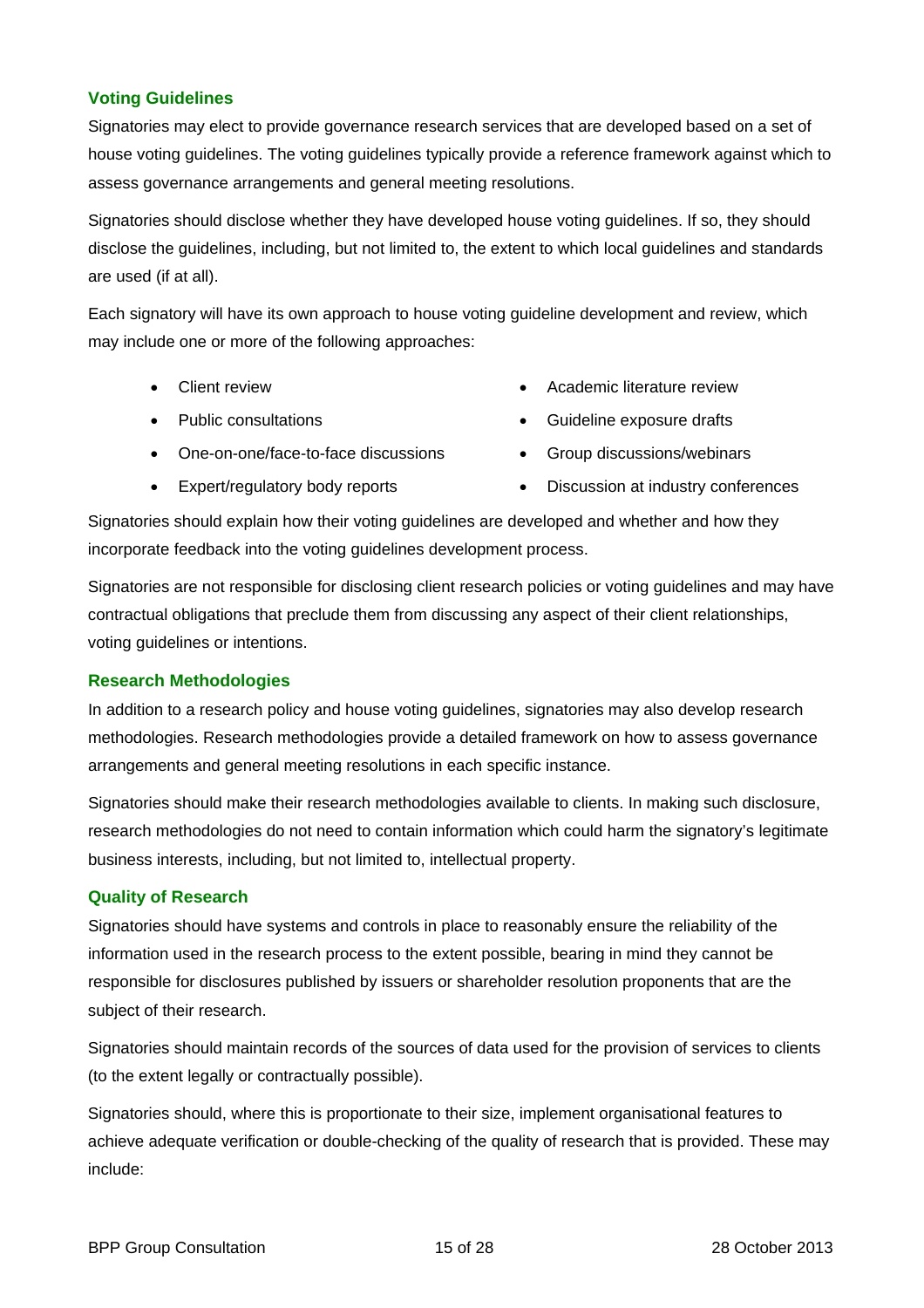- Four-eyes principle (i.e. reports must be checked by a person independent of the research process itself)
- Issuer fact-checking
- IT-based consistency check
- Review by governance committee
- Review by senior analyst
- Review by senior management and/or executives

Signatories should be transparent regarding the research information provided to clients, including, when applicable, dialogue with issuers or shareholder proponents (see Principle 3). To that end, signatories should make reasonable efforts to ensure that use, inclusion or reproduction of external private, copyright-protected information be duly referenced, so clients can assess to what degree thirdparty input plays a role in the services they use.

#### **Employee Qualification & Training**

Employee qualifications include desired requirements for education, skills, competence and experience. Signatories should make reasonable efforts to ensure staff are trained on the relevance and importance of their activities and on how they contribute to service delivery.

Where a signatory outsources any process that could affect service quality, the signatory should exercise control over such processes. The type and extent of control applied to these outsourced processes should be clearly explained.

#### **Timeliness**

Signatories have a responsibility to provide clients with adequate and timely services, subject to the timely availability of source information from issuers and shareholder resolution proponents, as well as intermediary constraints (for example, vote deadlines and intermediary cut-offs). Signatories should make reasonable efforts to use the most up-to-date information available when developing research and vote guidance.

#### **Complaints & Feedback Management**

Signatories should have and disclose their policies for managing and responding to complaints, comments or feedback about their services.

#### **Client & Supplier Understanding**

The operational aspects of service delivery will generally form the basis of the service agreement between signatories and their clients.

Signatories should notify clients of the scope of the services provided, as well as any known or potential limitations or conditions that should be taken into account in the use of signatory services.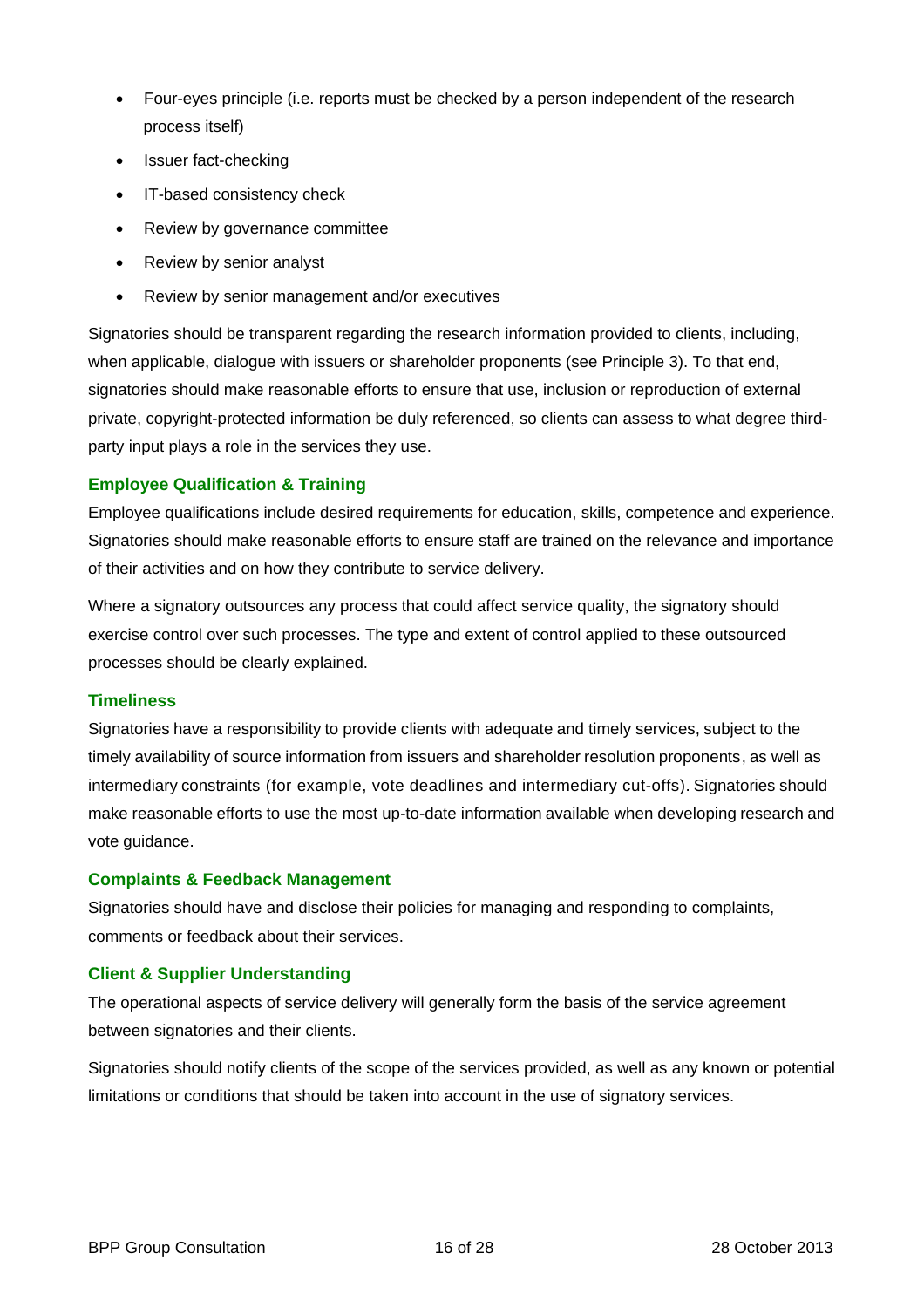Limitations may include:

- Data availability issues, as not all markets require the same level of detail in disclosure;
- Missing, inaccurate or incomplete documents or disclosures, such as from issuers or shareholder proponents;
- Reliance on third parties that are beyond the control of the signatory; and,
- Inconsistencies and irregularities of information provided by intermediaries in the ownership chain, such as agenda information, vote deadlines, blocking procedures, etc.

Signatories should provide clients with a framework that enables them to fulfil their due-diligence requirements. The framework could include the following:

- Site visits;
- Interaction with research teams;
- Information on quality controls that govern the research development process;
- Information on the qualifications and experience of the signatory's staff; and,
- Information on how the research policy has been or will be applied and on which assumptions the research output has been based.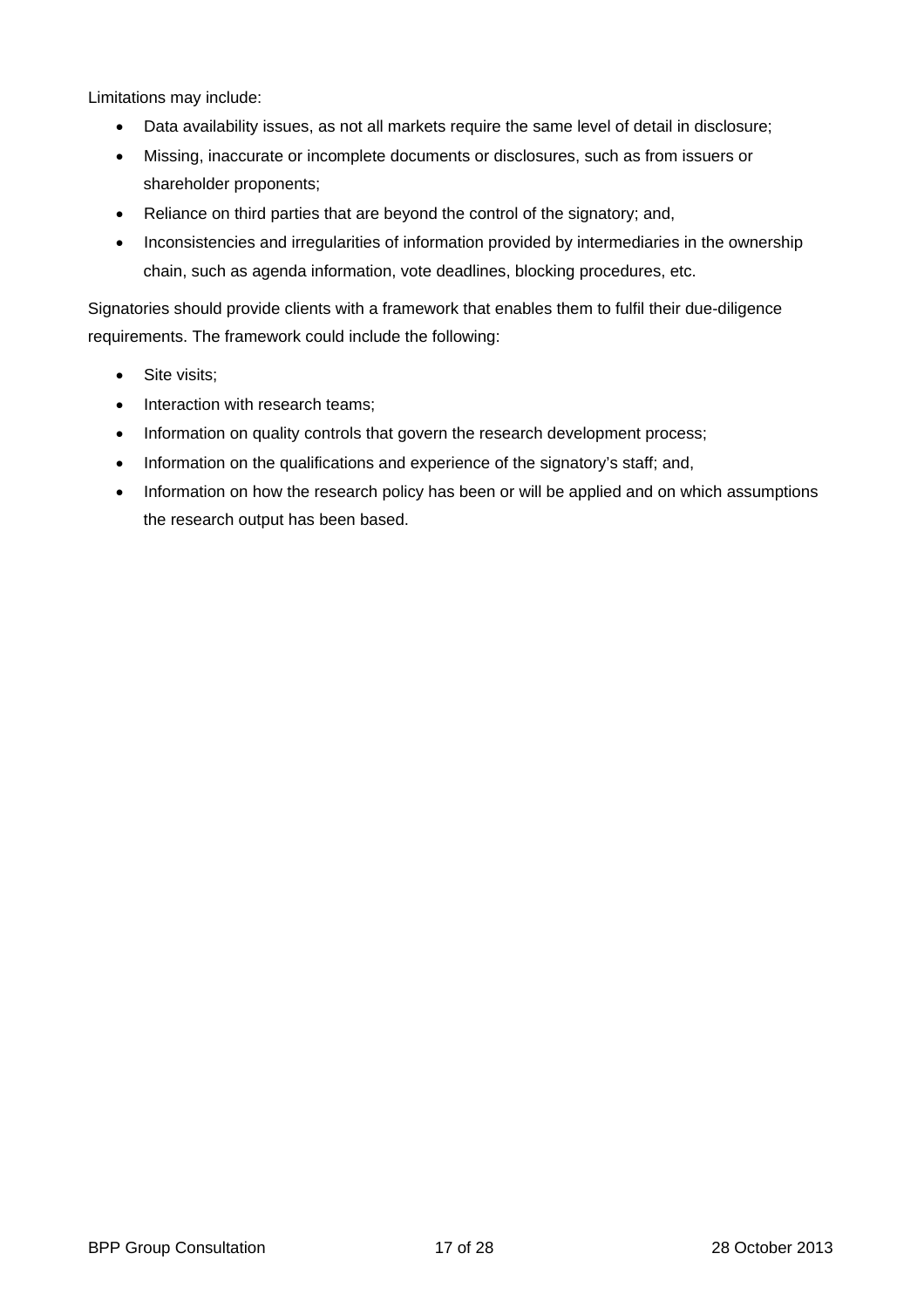## **Consultation Questions - Principle One**

Principle One aims to explain the quality of services provided by signatories. It underlines the primary importance of loyalty and transparency toward clients. In compliance with this principle, signatories will prepare and disclose a written policy that outlines their general approach to their research.

Principle One also calls for the disclosure of research policies, voting guidelines and research methodologies, which will enable stakeholders to understand how signatories develop the services they offer. In drafting Principle One, a balance was sought between ensuring transparency on the research policy, voting guidelines and research methodologies and protecting the legitimate business interests of signatories and their clients.

- 13. Do you think that Principle One will help the market to better understand the different kinds of services and approaches that participants operate? If not, please explain.
- 14. Do you see any issues of service quality that are not addressed in this section? If so, please provide examples and specific information on the purpose and merits of any additional disclosures.
- 15. Do you think the disclosure of the research policy, voting guidelines and research methodologies will enable stakeholders to determine how signatories consider local market conditions? If not, please provide reasons.
- 16. Please express your views on the scope and content of the proposed research-related disclosure under this principle with respect, to:
	- a. research policy
	- b. voting guidelines
	- c. research methodologies
- 17. For additional potential signatories only: Does the Guidance provide you with the information necessary to properly apply Principle One? If not, would you prefer further Guidance? Please explain.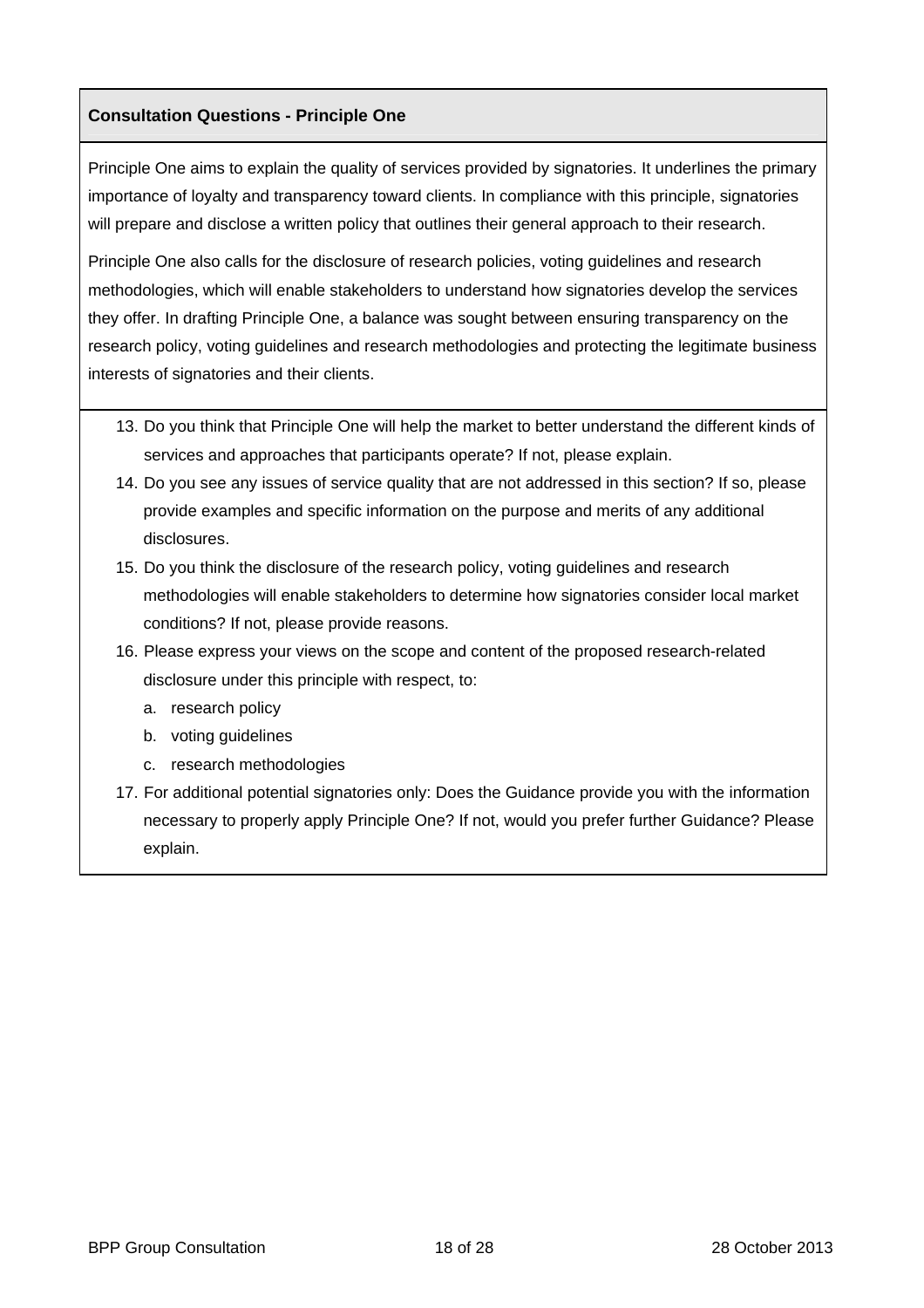#### **Principle Two: Conflicts of Interest Management**

Signatories should have and publicly disclose a conflicts-of-interest policy that details their procedures for addressing potential or actual conflicts of interest that may arise in connection with the provisions of services.

#### **Guidance**

The possibility for conflicts of interest can arise in all businesses. While conflicts cannot always be eliminated, they can be managed and mitigated. The overriding objective of this principle is to reasonably ensure that research and business conduct are independent, fair, clear, not misleading and free from possible bias or undue influence. With this in mind, signatories should make full and timely disclosure of potential conflicts that could reasonably be expected to impair their independence or interfere with their duty to clients.

#### **Possible Conflicts for Consideration**

Signatories should consider how the following non-exhaustive list of potential conflicts may materially impact their operations and how these potential conflicts may be addressed:

- A signatory's ownership or shareholder base/structure, such as when a signatory is owned by an investor that owns shares in companies under coverage or when the investor is owned by an issuer under coverage;
- A signatory's employee activities, such as board memberships, stock ownership, etc.;
- Investor-Client influence on the signatories, such as when an investor who is a client of the service provider is a shareholder proposal proponent or is a dissident shareholder in a proxy contest; and,
- Issuer-Client influence on the signatories, such as when signatories provide consulting services to companies under coverage for research.

#### **Conflicts of Interest Policy**

Signatories should have and disclose a conflicts-of-interest policy that explains:

- How and when potential material conflicts will be disclosed to clients (for example on a website, contained within research reports, email bulletins, etc.);
- How signatories communicate their conflicts-of-interest policy and train employees in the operation of that policy; and,
- How conflicts will be managed.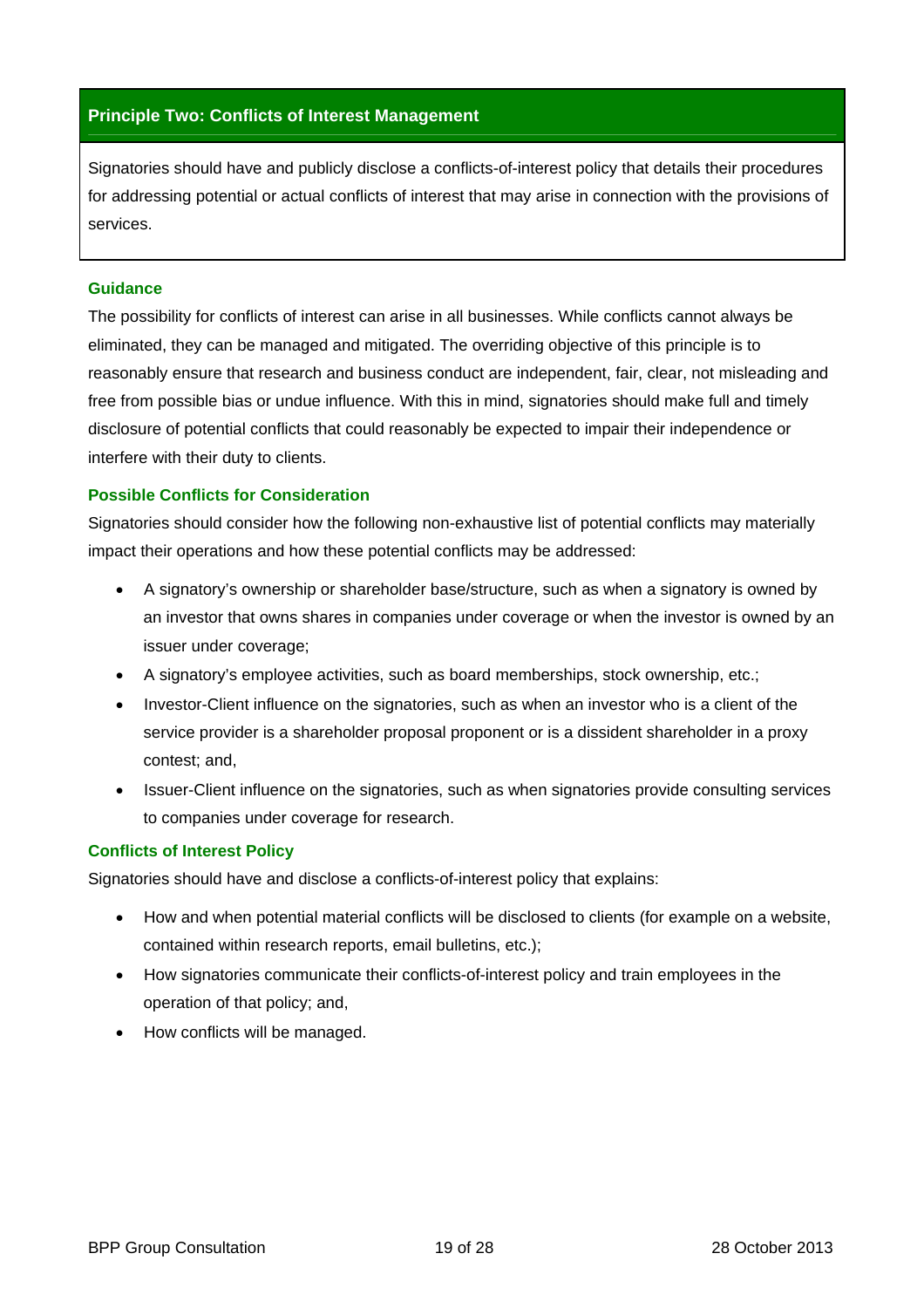#### **Conflict Management & Mitigation**

Conflict management and mitigation procedures may include one or more of the following approaches:

- Code of ethics
- Division of labour
- Employee recusal
- Fire walls/IT systems and controls
- Independent oversight committees
- Information barriers and ring-fencing
- Physical employee separation
- Separate reporting streams
- Transparent policies and procedures

#### **Conflict Disclosure**

If a signatory becomes aware of a conflict of interest that cannot be effectively managed, the signatory should:

- Disclose the conflict to the relevant client(s) without undue delay before or at the same time the service is delivered; and,
- Manage the conflict as further detailed in the signatory's conflicts of interest policy.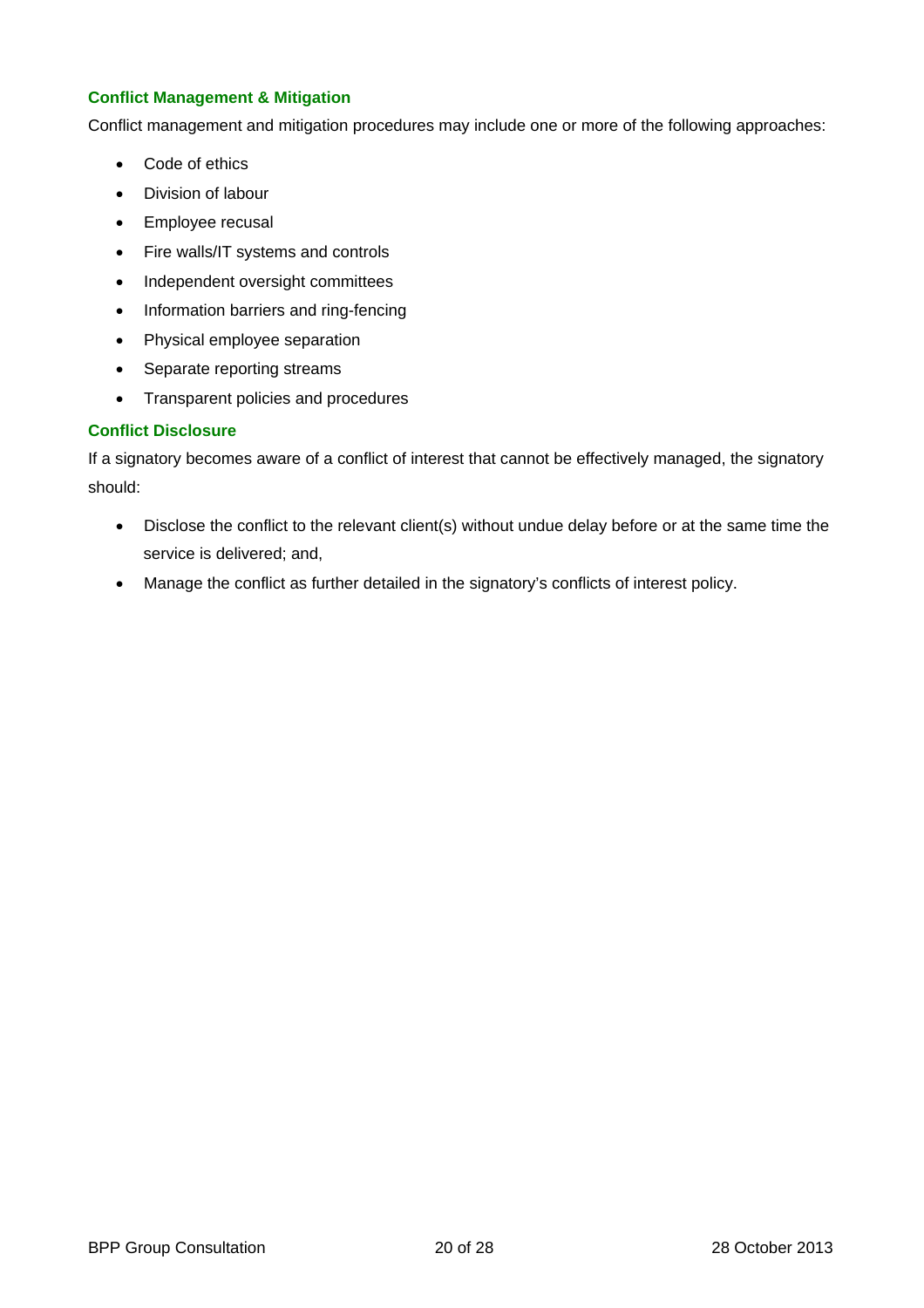#### **Consultation Questions - Principle Two**

Principle Two calls for specific disclosure to clients of all potential and actual conflicts of interest, as well as disclosure of the specific measures taken to manage potential and/or actual conflicts. Where a conflict is unavoidable, signatories maintain policies and procedures for their proper management.

The Committee considers that a written, publicly available conflicts-of-interest policy is the right instrument to ensure the independence and integrity of the service. The Guidance for this principle provides examples of conflicts, conflict-management and mitigation procedures, and conflictdisclosure procedures. (The list of examples provided is not considered exhaustive.)

Although the policy should be made public, it does not require public disclosure of specific conflicts, as such disclosures could conflict with information barriers put in place by a signatory to prevent a potential conflict from becoming an actual conflict. For example, some signatories may have established information barriers to prevent their research staff from being influenced by the provider's relationships or potential relationships with an issuer subject to their analysis and to guarantee an unimpaired judgment by the research staff. Therefore, each signatory may decide on a case-by-case basis whether disclosure of the conflict to the public is appropriate. Signatories should, however, disclose all potential and actual conflicts to their clients.

The Guidance to Principle Two follows established regulatory or professional models, i.e. a standard of integrity that is comparable to what any regulation would achieve notwithstanding the fact that signatories serve institutional investor clients on a confidential basis.

- 18. Does Principle Two address the relevant issues or considerations relating to potential conflicts of interest in the provision of governance research? If not, please explain.
- 19. Do you agree with the proposed conflict management and mitigation procedures? If not, please explain why and what additional measures you would propose.
- 20. Do you agree with the proposed approach on disclosure of material conflicts? If not, please explain.
- 21. For potential additional signatories only: Does the Guidance provide you the information necessary to properly apply Principle Two? If not, what additional Guidance do you need?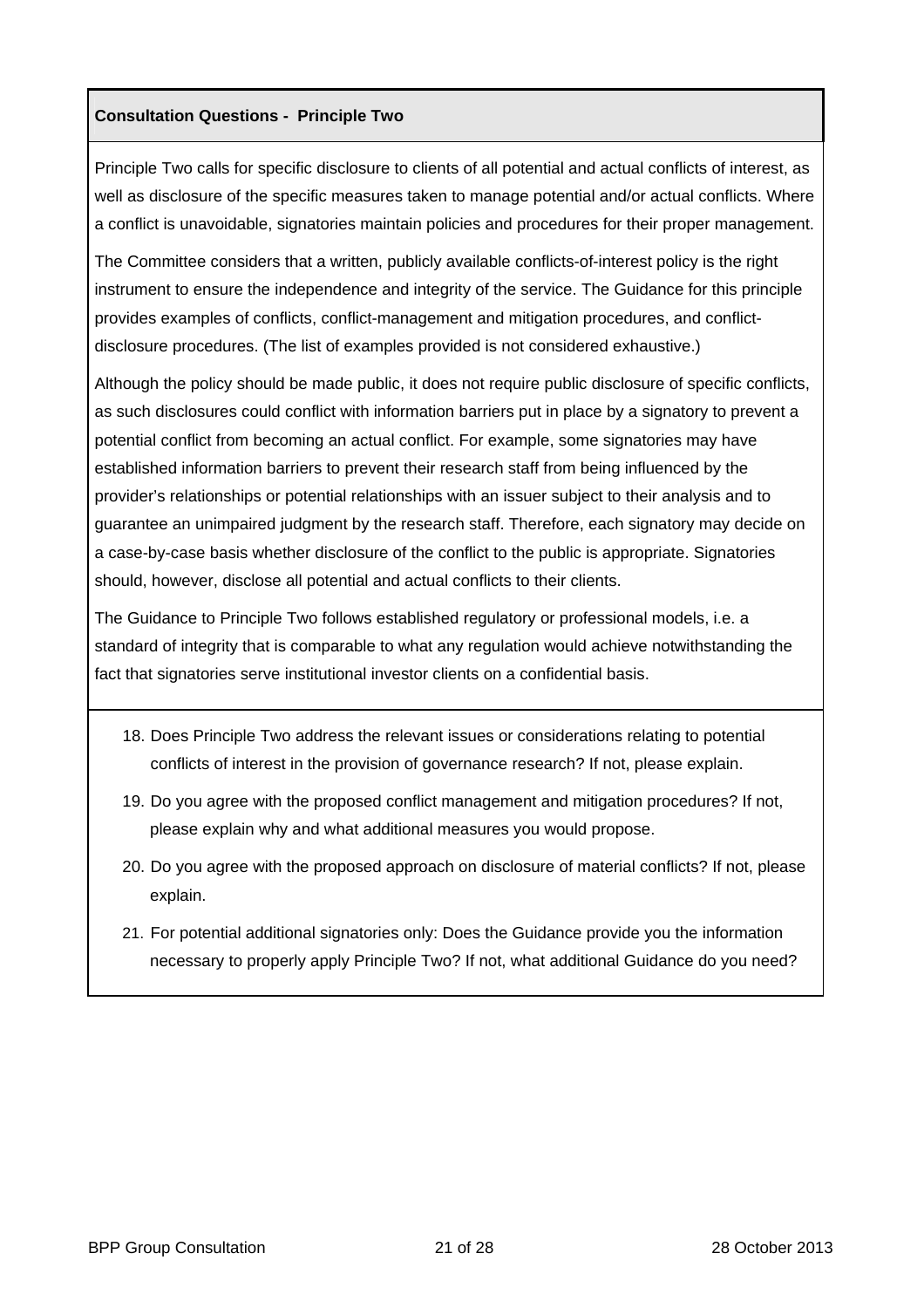## **Principle Three: Communications Policy**

Signatories should have and publicly disclose their policy (or policies) for communication with issuers, shareholder proponents, other stakeholders, media and the public.

#### **Guidance**

Signatories should explain their approach to communications with issuers, shareholder proponents, other stakeholders, media and the public.

It is for signatories to choose whether or not to engage in dialogue and in what format. If signatories choose to have such a dialogue, it is up to them to determine the objectives, timing, frequency and format of this dialogue.

Comments and statements in the press or public forums may have a significant impact and, as such, should be properly managed.

#### **Dialogue with Issuers, Shareholder Proponents & Other Stakeholders**

Signatories should have a policy (or policies) for dialogue with issuers, shareholder proponents, other stakeholders and their advisors.

The policy should cover issues including, but not limited to:

- The circumstances under which such dialogue could occur;
- How signatories verify the information used in their analysis;
- Whether and how issuers are provided with a mechanism to review research reports or data used to develop research reports prior to publication to clients;
- Procedures for avoiding receipt of privileged, non-public information and, in cases where such information is received, procedures for managing such information;
- If/how signatories communicate during the voting period (defined as the period from release of the agenda until the general meeting);
- When and how signatories communicate to clients the nature of any dialogue with issuers, shareholder proponents or other stakeholders regarding voting issues under review; and,
- What steps are taken to protect signatories and their employees from undue pressure or retaliatory actions arising from the delivery of their services.

#### **Dialogue with Media & the Public**

Signatories reserve the right to respond to general media enquiries about the nature of their services and about the companies or issues they cover. However, signatories should have and disclose a policy (or policies) for communication with the media and the public. This policy should include, at minimum, the following considerations: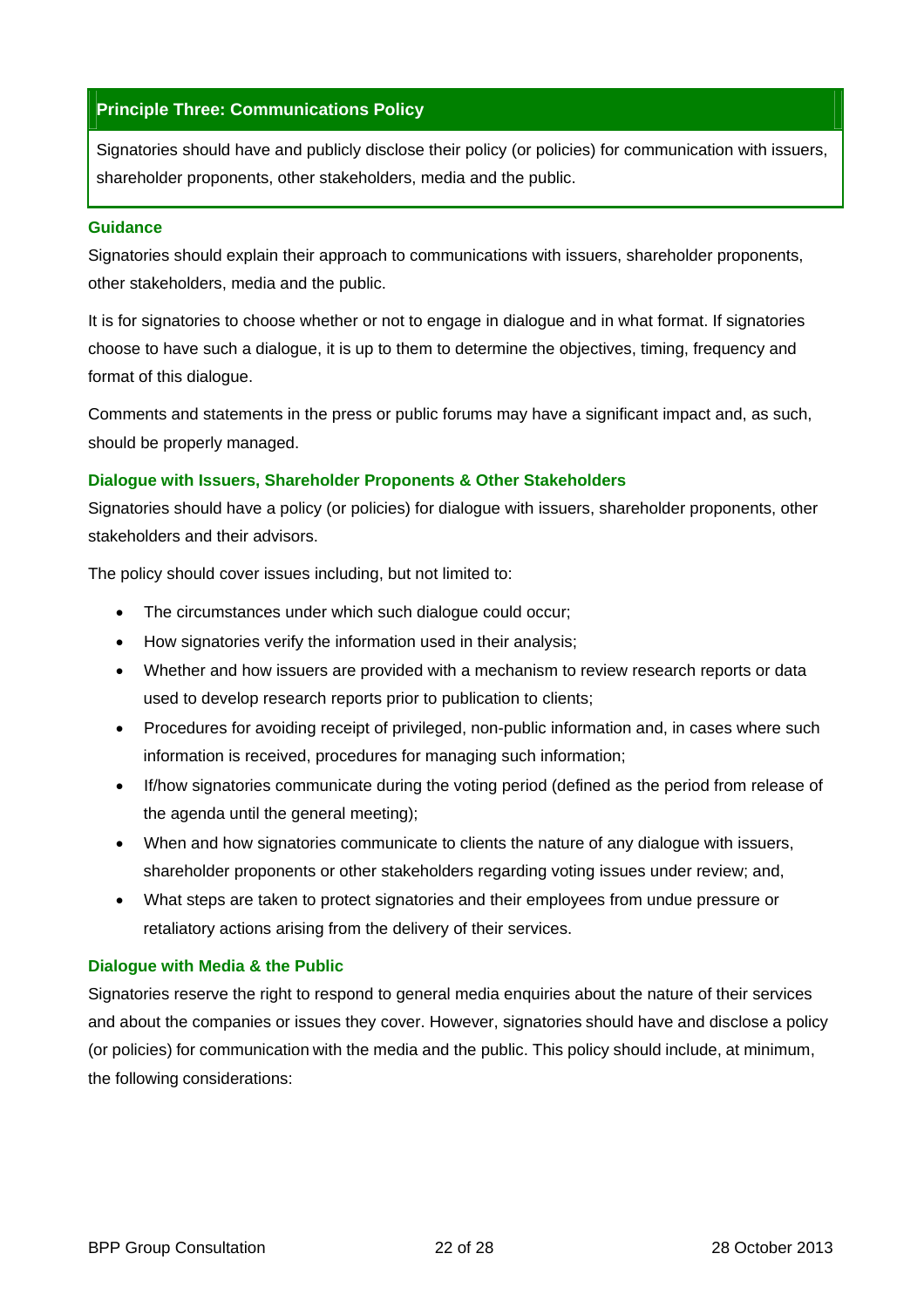- Which of the signatory's employees are permitted to make comments to the media and/or make public appearances; and,
- The signatory's policy toward the publication of public recommendations (if made) on any particular resolution prior to the publication of their reports to clients. Exceptions to this policy should be explained.

It should be noted that signatories cannot be held responsible for the unauthorised use or re-use of their materials.

At all times, signatories observe applicable laws or regulations regarding libel, slander, market abuse, insider trading, distribution of material non-public information, etc.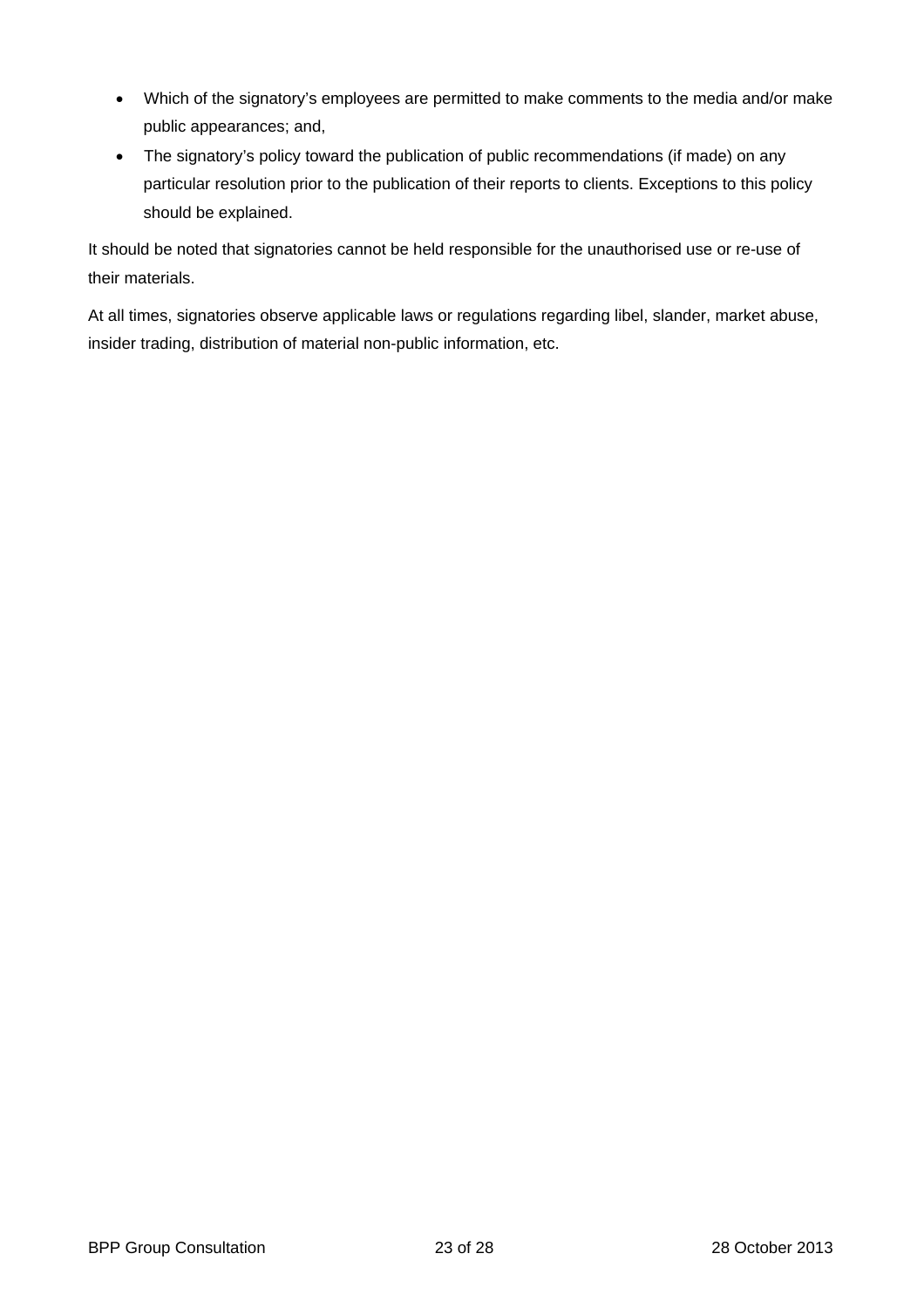#### **Consultation Questions - Principle Three**

Principle Three does not dictate whether or not signatories should engage in dialogue with issuers and/or shareholder proponents. This approach was taken because some founding signatories engage on a routine basis, while others enter into dialogue only on a case-by-case basis or for further information gathering as part of their research process. In order to safeguard proper management of these interactions, signatories should disclose and explain their approach in a communications policy that is publicly accessible and can be reviewed by clients, issuers, shareholder proponents and other stakeholders.

The Committee also seeks to achieve greater transparency with regard to signatories' media relations and to foster greater understanding and assurance among other stakeholders in terms of what they can rightfully expect from governance research providers. In order to achieve a balance between the stakeholders' interest in transparency and the legitimate interests of signatories and their clients, a written policy that is publicly accessible should set forth the framework for interaction with media and the public.

- 22. Please express your views on the scope and content of the proposed policy disclosure under this principle with respect to:
	- a. Issuers
	- b. Media and the public
- 23. Are there any other aspects of **issuer-related** dialogue that should be taken into account? If yes, please elaborate and provide specific examples and/or suggestions.
- 24. Are there any other aspects of **media and the public** dialogue that should take into account? If yes, please elaborate and provide specific examples and/or suggestions.
- 25. For additional potential signatories only: Does the Guidance provide you with the information you need to properly apply Principle Three? If not, where would you prefer further Guidance?

#### **Consultation Questions - General Features of The Principles**

- 26. In addition to comments on the specific questions addressed in the remainder of this Consultation Document, views are invited on the general approach taken by the Committee and the general features of the Principles.
- 27. Do you feel that the Principles meet the policy principles set forth in ESMA's Final Report? If not please explain.
- 28. Do you have any other comments that the Committee should take into account when finalising the Principles?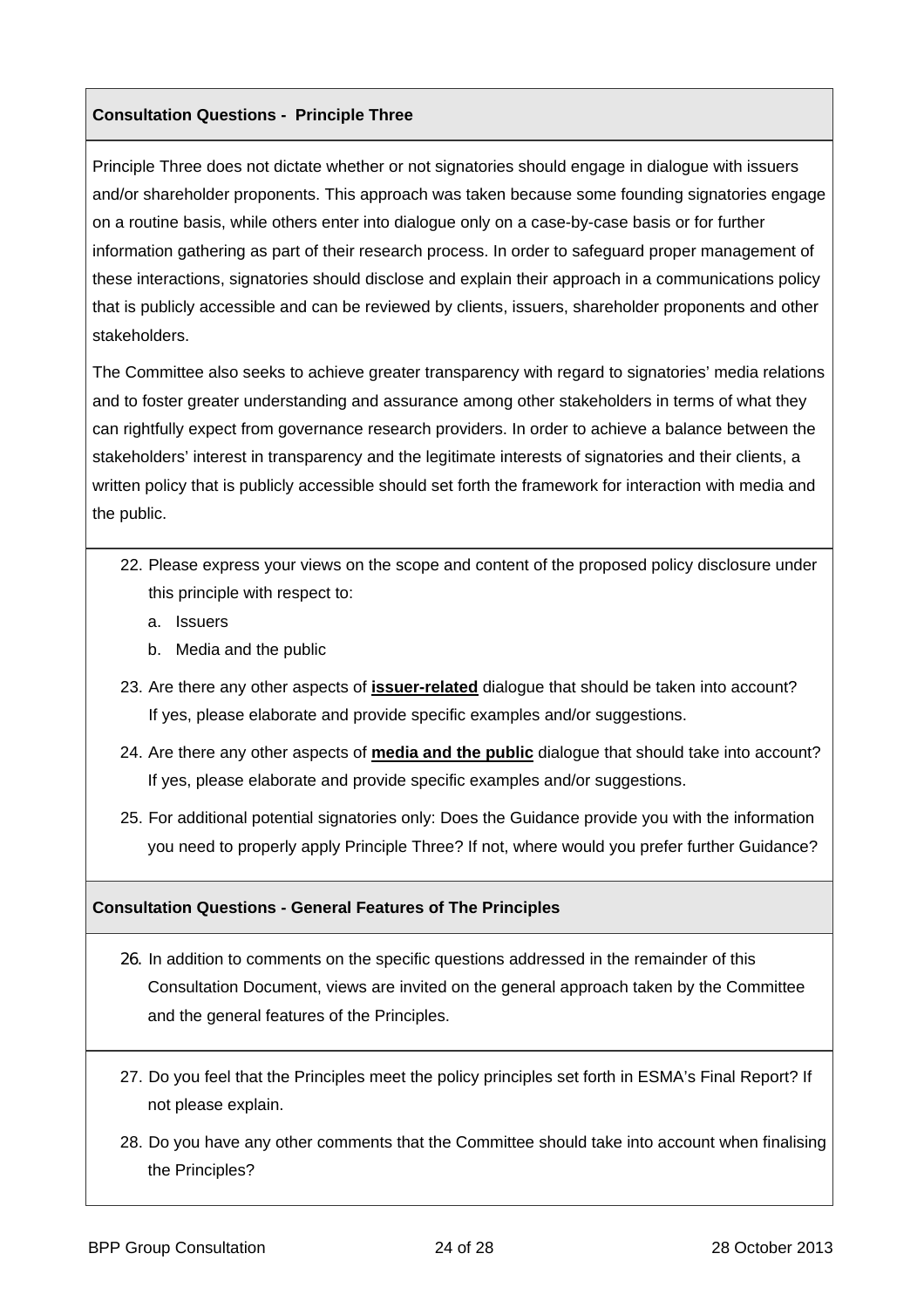## <span id="page-24-1"></span><span id="page-24-0"></span>**4 Summary of Consultation Questions**

| 1.  | What are your views about the principles development process?                                                                                                                                                                                                                                                                                                                                                                                                                                                         |  |
|-----|-----------------------------------------------------------------------------------------------------------------------------------------------------------------------------------------------------------------------------------------------------------------------------------------------------------------------------------------------------------------------------------------------------------------------------------------------------------------------------------------------------------------------|--|
| 2.  | Respondents are welcome to express their expectations regarding the review and<br>monitoring of the principles. As the on-going governance of the principles has yet to be<br>determined, the committee particularly welcomes suggestions by stakeholders as to how a<br>representative feedback mechanism can be implemented.                                                                                                                                                                                        |  |
| 3.  | Please share your views on the practicality of a comply-or-explain approach to the<br>principles.                                                                                                                                                                                                                                                                                                                                                                                                                     |  |
| 4.  | Could the effectiveness of the principles be further enhanced? Please elaborate and provide<br>specific examples and/or suggestions.                                                                                                                                                                                                                                                                                                                                                                                  |  |
| 5.  | Do you believe the Principles and/or supporting Guidance conflict with obligations under<br>legislation or other best practice principles? If yes, please elaborate and provide specific<br>examples and/or suggestions.                                                                                                                                                                                                                                                                                              |  |
| 6.  | Please share your views on the procedures for registering as a signatory, describing and<br>disclosing how Principles and related Guidance are being applied, and for disclosing the<br>Statement of Compliance.                                                                                                                                                                                                                                                                                                      |  |
| 7.  | What should the regional scope of the Principles be, in terms of signatories and services<br>provided? For example, do you think that the Principles should be global?                                                                                                                                                                                                                                                                                                                                                |  |
| 8.  | For additional potential signatories only: Are there factors that generally would keep you<br>from becoming a signatory to the Principles? If yes, please elaborate and provide specific<br>examples and/or suggestions.                                                                                                                                                                                                                                                                                              |  |
| 9.  | For additional potential signatories only: What are your views on the Guidance for<br>subscription, adoption and ongoing compliance from an organisational point of view? Do you<br>think the ongoing management of the Principles could be improved? If yes, please elaborate<br>and provide specific examples and/or suggestions. Do you think that principle one will help<br>the market to better understand the different kinds of services and approaches that<br>participants operate? If not, please explain. |  |
| 10. | Do you agree with the definition of "governance research services"? Is the scope of the<br>definition adequate? If not, please elaborate and provide specific suggestions.                                                                                                                                                                                                                                                                                                                                            |  |
| 11. | Are the definitions of "vote agency services" and "engagement and governance overlay<br>services" and their distinction from "governance research services" sufficiently clear and<br>accurate? If not, please elaborate.                                                                                                                                                                                                                                                                                             |  |
| 12. | Do you agree that the Principles should not impose standards of conduct on investors? If<br>not, please explain why.                                                                                                                                                                                                                                                                                                                                                                                                  |  |
| 13. | Do you think that Principle One will help the market to better understand the different kinds<br>of services and approaches that participants operate? If not, please explain.                                                                                                                                                                                                                                                                                                                                        |  |
| 14. | Do you see any issues of service quality that are not addressed in this section? If so, please<br>provide examples and specific information on the purpose and merits of any additional<br>disclosures.                                                                                                                                                                                                                                                                                                               |  |
| 15. | Do you think the disclosure of the research policy, voting guidelines and research<br>methodologies will enable stakeholders to determine how signatories consider local market<br>conditions? If not, please provide reasons.                                                                                                                                                                                                                                                                                        |  |
| 16. | Please express your views on the scope and content of the proposed research-related<br>disclosure under this principle with respect, to:<br>research policy<br>а.<br>b.<br>voting guidelines<br>research methodologies<br>c.                                                                                                                                                                                                                                                                                          |  |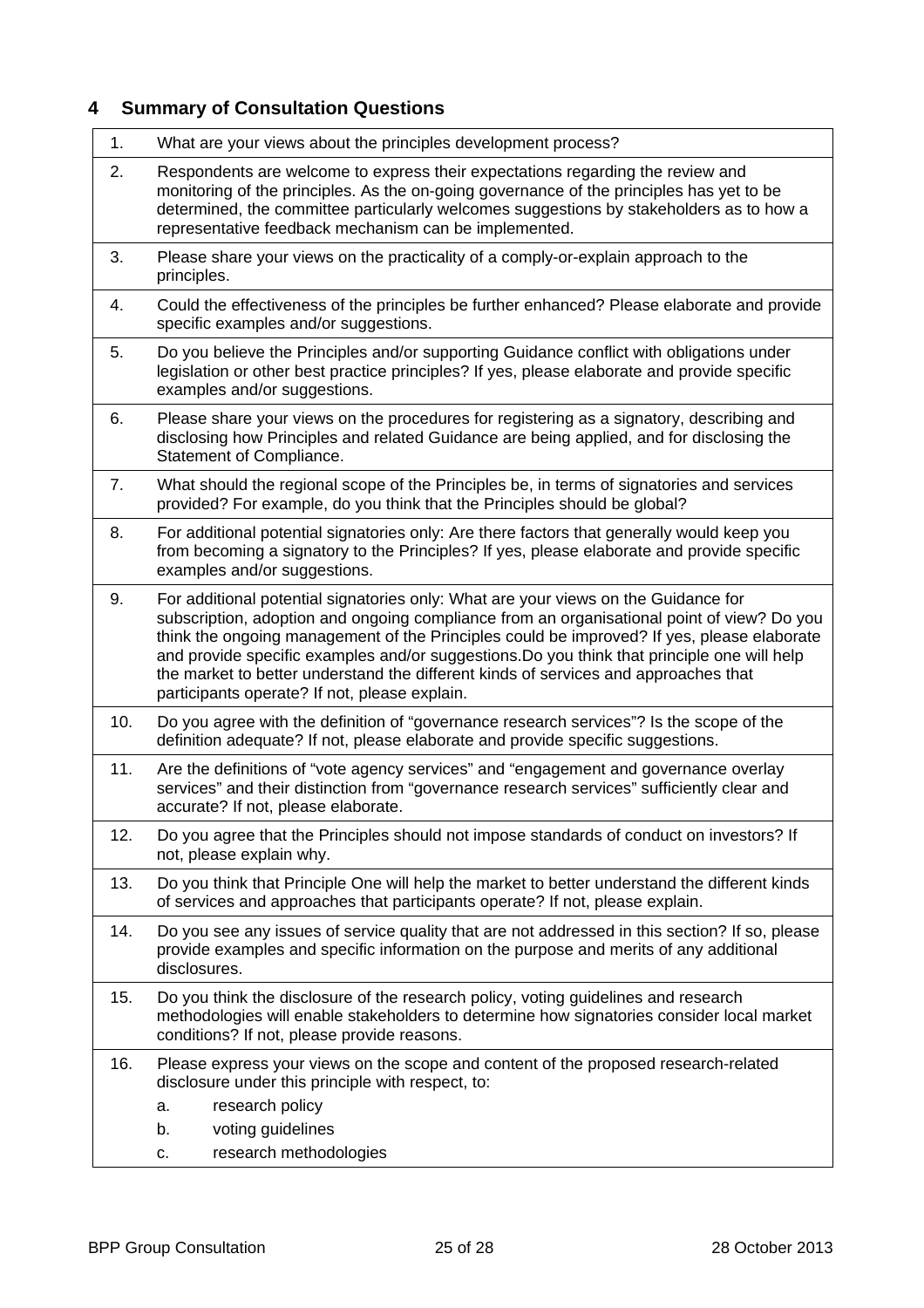| For additional potential signatories only: Does the Guidance provide you with the information<br>necessary to properly apply Principle One? If not, would you prefer further Guidance?<br>Please explain.                      |
|--------------------------------------------------------------------------------------------------------------------------------------------------------------------------------------------------------------------------------|
| Does Principle Two address the relevant issues or considerations relating to potential<br>conflicts of interest in the provision of governance research? If not, please explain.                                               |
| Do you agree with the proposed conflict management and mitigation procedures? If not,<br>please explain why and what additional measures you would propose.                                                                    |
| Do you agree with the proposed approach on disclosure of material conflicts? If not, please<br>explain.                                                                                                                        |
| For potential additional signatories only: Does the Guidance provide you the information<br>necessary to properly apply Principle Two? If not, what additional Guidance do you need?                                           |
| Please express your views on the scope and content of the proposed policy disclosure<br>under this principle with respect to:<br>Issuers; and<br>a.<br>Media and the public<br>$b_{\cdot}$                                     |
| Are there any other aspects of issuer-related dialogue that should be taken into account?<br>If yes, please elaborate and provide specific examples and/or suggestions.                                                        |
| Are there any other aspects of media and the public dialogue that should take into account?<br>If yes, please elaborate and provide specific examples and/or suggestions.                                                      |
| For additional potential signatories only: Does the Guidance provide you with the information<br>you need to properly apply Principle Three? If not, where would you prefer further<br>Guidance?                               |
| In addition to comments on the specific questions addressed in the remainder of this<br>Consultation Document, views are invited on the general approach taken by the Committee<br>and the general features of the Principles. |
| Do you feel that the Principles meet the policy principles set forth in ESMA's Final Report? If<br>not please explain.                                                                                                         |
| Do you have any other comments that the Committee should take into account when<br>finalising the Principles?                                                                                                                  |
|                                                                                                                                                                                                                                |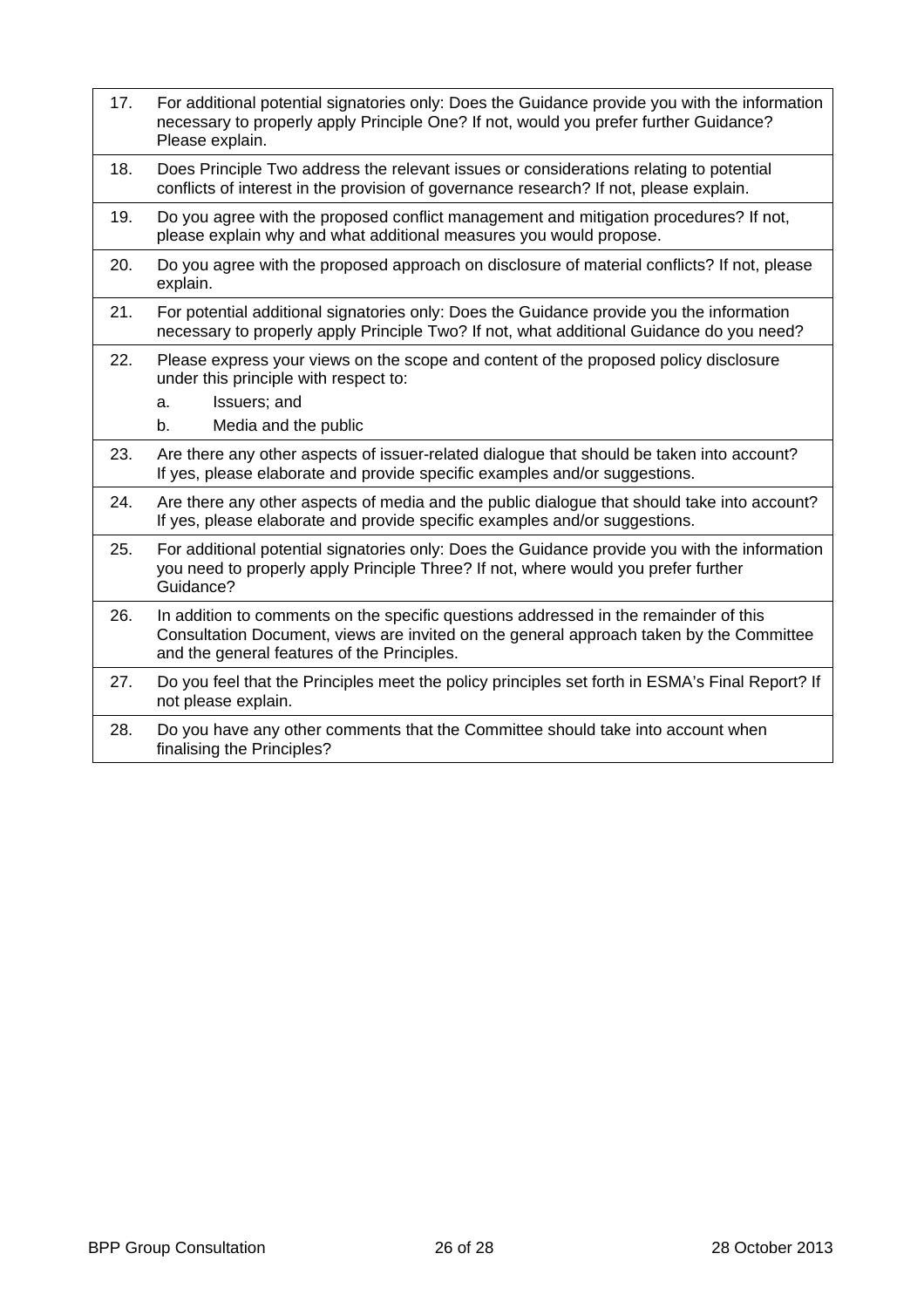## <span id="page-26-0"></span>**Appendix I: Charter Signatories**

Charter Signatories of the Drafting Committee of the Best Practice Principles for Governance Research Providers

- Glass, Lewis & C[o.](http://www.glasslewis.com/)
- **.** [Institutional Shareholder Services Inc](http://www.issgovernance.com/).
- [IVOX GmbH](http://www.ivox-europe.com/)
- Manifest Information Services Ltd
- [PIRC Ltd](http://www.pirc.co.uk/)
- [Proxinvest](http://www.proxinvest.com/)